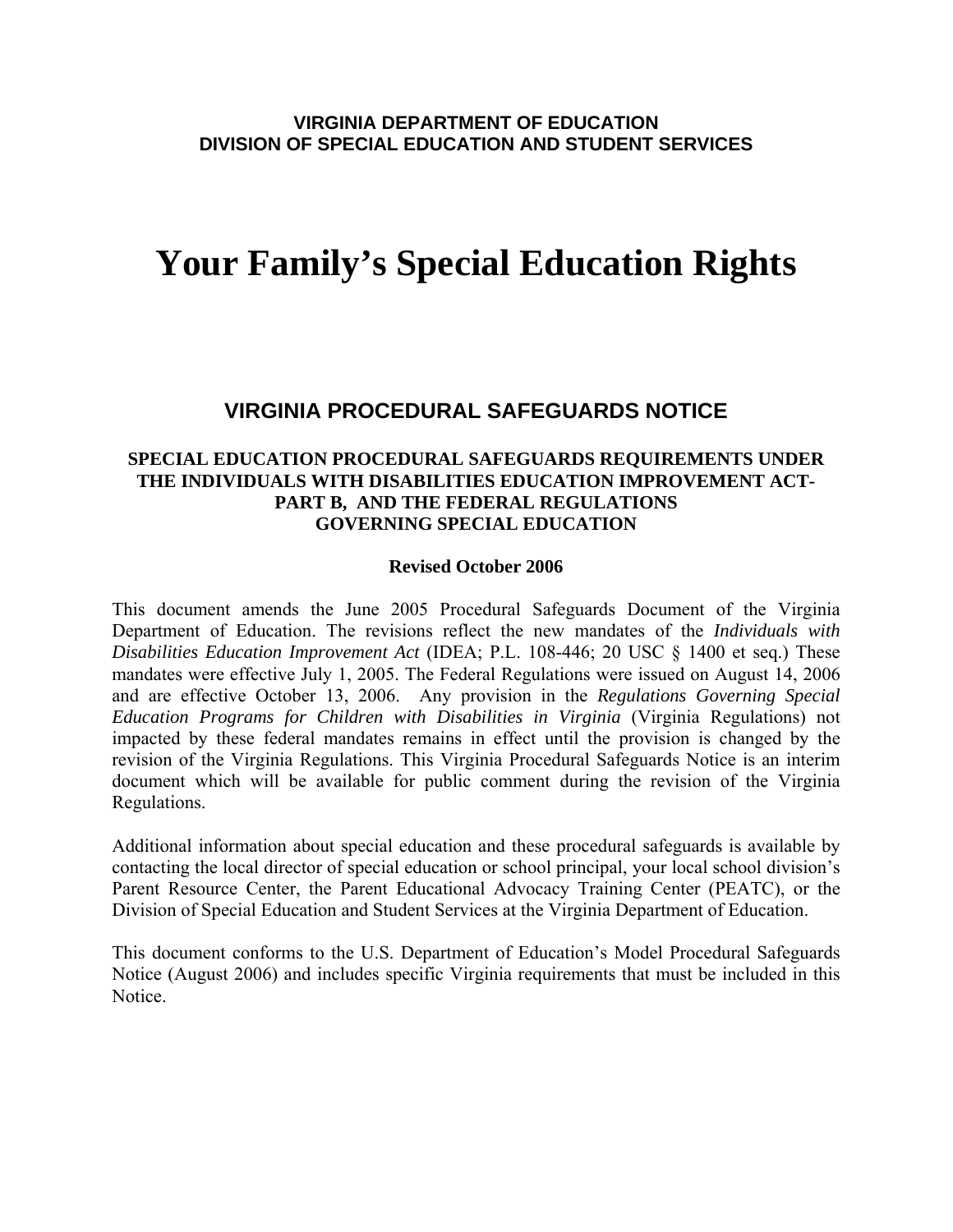# **TABLE OF CONTENTS**

| Overview: What are Some of the Important Special Education Terms1        |    |
|--------------------------------------------------------------------------|----|
|                                                                          |    |
|                                                                          |    |
|                                                                          |    |
|                                                                          |    |
|                                                                          |    |
|                                                                          |    |
|                                                                          |    |
|                                                                          |    |
|                                                                          |    |
|                                                                          |    |
|                                                                          |    |
|                                                                          |    |
|                                                                          |    |
|                                                                          |    |
|                                                                          |    |
|                                                                          |    |
|                                                                          |    |
|                                                                          |    |
|                                                                          |    |
|                                                                          |    |
|                                                                          |    |
|                                                                          |    |
|                                                                          | 13 |
|                                                                          |    |
|                                                                          |    |
| Difference Between Due Process Hearing and State Complaint Procedures 15 |    |
|                                                                          |    |
|                                                                          |    |
|                                                                          |    |
|                                                                          |    |
|                                                                          |    |
|                                                                          |    |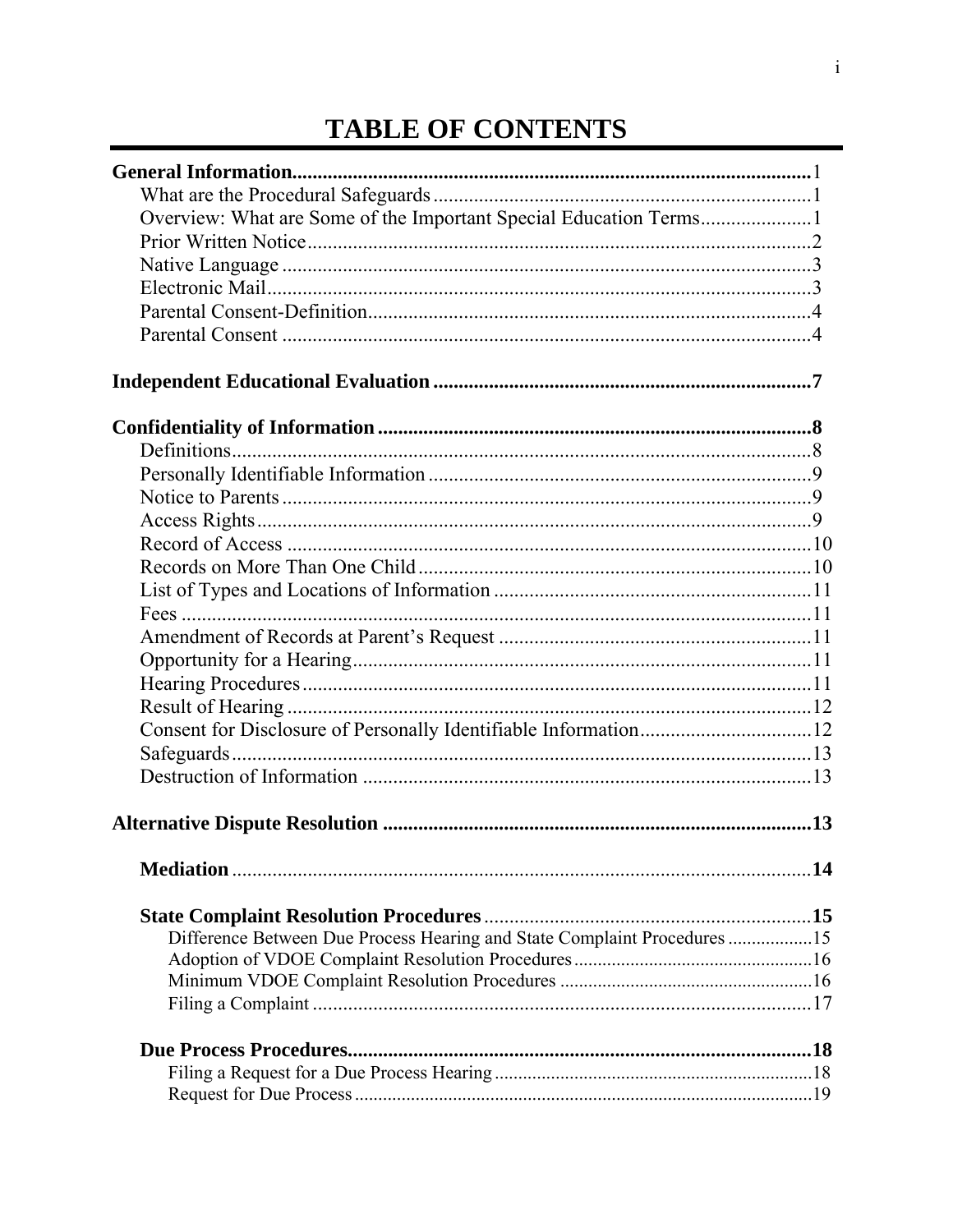| Civil Actions, Including the Time Period in which to File Those Actions27      |     |
|--------------------------------------------------------------------------------|-----|
|                                                                                |     |
|                                                                                |     |
|                                                                                |     |
|                                                                                |     |
|                                                                                |     |
|                                                                                |     |
|                                                                                |     |
|                                                                                |     |
| Protections for Children Not Yet Eligible for Special Education                |     |
|                                                                                |     |
| Referral To and Action By Law Enforcement and Judicial Authorities36           |     |
|                                                                                |     |
| <b>Requirements for Unilateral Placement by Parents of Children in Private</b> |     |
|                                                                                | .37 |
|                                                                                | .37 |

Questions regarding this document may be referred to: Office of Dispute Resolution and Administrative Services Virginia Department of Education P.O. Box 2120 Richmond, Virginia 23218-2120 (804) 225-2013 (800)-422-2083 (800) 422-1098 TDD

This document is available electronically at: http://www.doe.virginia.gov/VDOE/Instruction/Sped/proc\_safe.pdf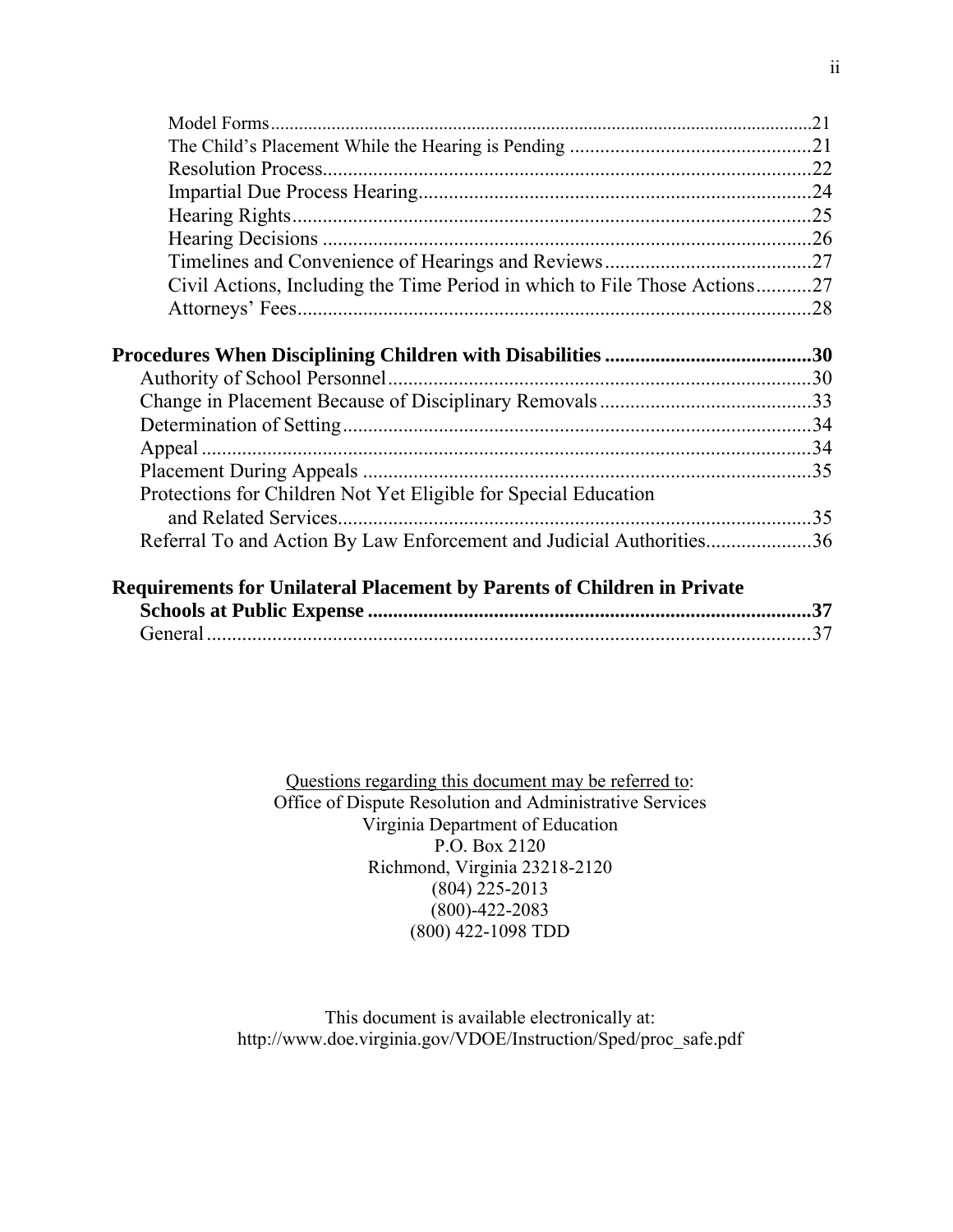# **GENERAL INFORMATION[1](#page-3-1)**

# <span id="page-3-0"></span>**INTRODUCTION: WHAT ARE THE PROCEDURAL SAFEGUARDS?**

"Your Family's Special Education Rights" identifies key parts of the "Individuals with Disabilities Education Improvement Act of 2004" (IDEA), a federal law governing the education of students with disabilities. IDEA 2004 requires that families be informed of their special education rights, including how families and schools can resolve problems. If you have questions or want to learn more about how special education works, please contact VDOE, your local director of special education, your local Parent Resource Center, or the Parent Educational Advocacy Training Center at 1-800-869-6782 or e-mail: partners@peatc.org.

### **OVERVIEW : WHAT ARE SOME OF THE IMPORTANT SPECIAL EDUCATION TERMS?**

IDEA says that each student that a school identifies as having a disability and who needs special education and related services to benefit from their education is entitled to a Free Appropriate Public Education (FAPE).

FAPE must be provided in the Least Restrictive Environment (LRE). This means that as much as possible, given the educational needs of a child, each child with a disability will attend class and participate in other activities with children without disabilities.

The plan for how to provide FAPE to each student is developed each year, and it is called the Individualized Education Program (IEP). IEPs are written by the child's IEP Team, which includes the parent(s). Parents have "consent rights," which means you must approve certain actions before the school can act. Families must receive regular progress reports about their children's progress toward reaching IEP goals.

IEPs include, in part, the following:

 $\mathcal{L}_\text{max}$ 

- A present level of academic achievement and functional performance,
- Statement of the specialized aids and services to be provided,
- Annual goals stated in measurable terms,
- An explanation of the amount of time when the child will not be participating in regular education classes,
- A list of accommodations necessary for classes and testing, and
- A plan for how the child will participate in the state's accountability system, including SOL tests.

If English is your second language, or you need an alternative form of communication because of a disability, you have a right to an interpreter for special education meetings and translation of

<span id="page-3-1"></span><sup>&</sup>lt;sup>1</sup> The Section of the IDEA that covers the provisions in this document is known as Part B. Hereinafter in this document, IDEA will be identified as IDEA, without the identifying section Part, unless needed for clarity. Virginia's Regulations governing special education are identified in this document as Virginia Regulations.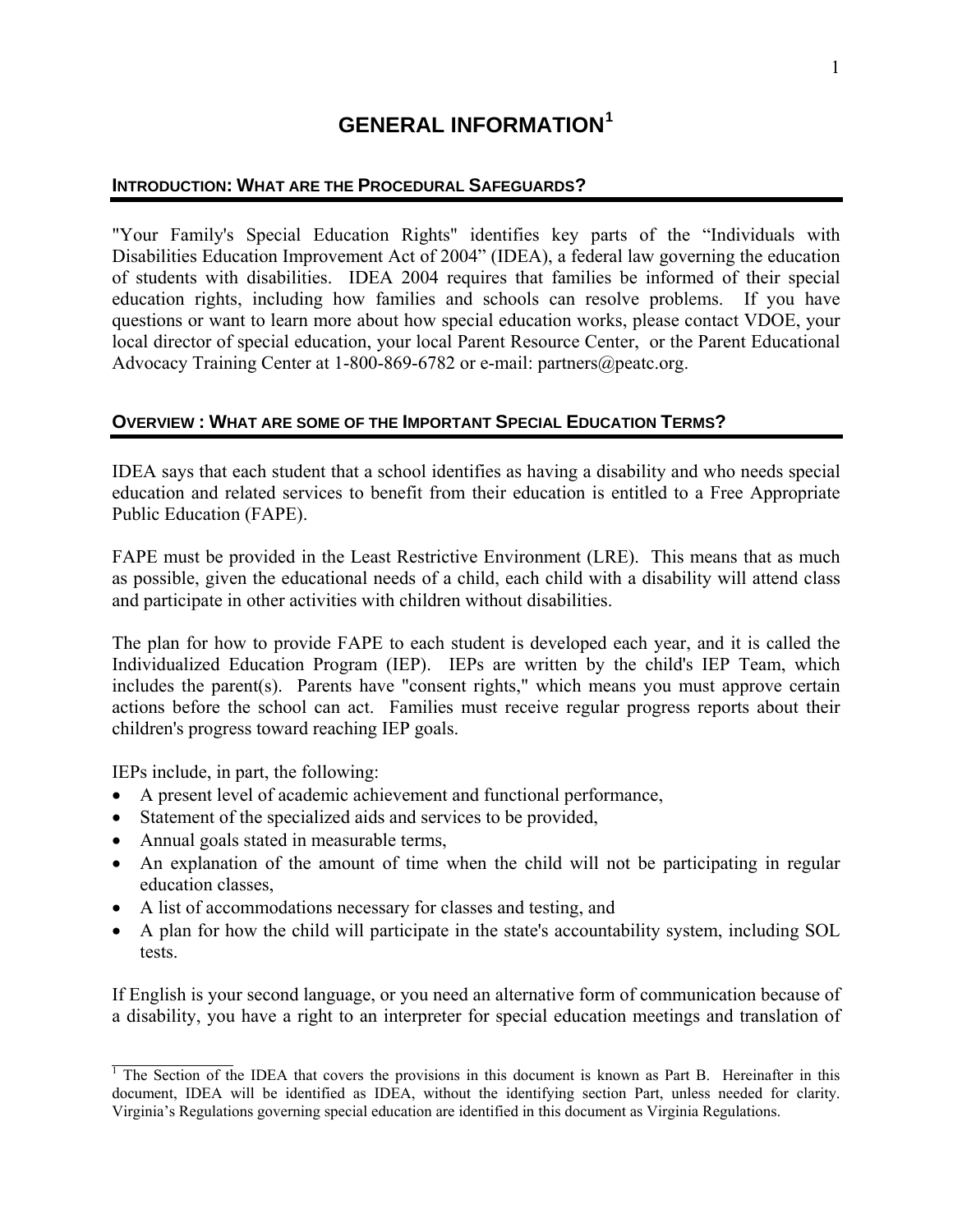<span id="page-4-0"></span>your child's IEP and other important documents into the language or form of communication you understand.

### **PRIOR WRITTEN NOTICE**

**You have the right to be given written information about the school division's actions which involve your child's educational needs. The information will assist you in providing informed consent for educational decisions.** 

#### **Notice**

Your school division must give you written notice (provide you certain information in writing), whenever it:

- 1. Proposes to initiate or to change the identification, evaluation, or educational placement of your child, or the provision of a free appropriate public education (FAPE) to your child; **or**
- 2. Refuses to initiate or to change the identification, evaluation, or educational placement of your child, or the provision of FAPE to your child.

#### **Content of Notice**

The written notice must:

- 1. Describe the action that your school division proposes or refuses to take;
- 2. Explain why your school division is proposing or refusing to take the action;
- 3. Describe each evaluation procedure, assessment, record, or report your school division used in deciding to propose or refuse the action;
- 4. Include a statement that you have protections under the procedural safeguards provisions in the IDEA;
- 5. Tell you how you can obtain a description of the procedural safeguards if the action that your school division is proposing or refusing is not an initial referral for evaluation;
- 6. Include resources for you to contact for help in understanding the IDEA;
- 7. Describe any other choices that your child's Individualized Education Program (IEP) Team considered and the reasons why those choices were rejected; **and**
- 8. Provide a description of other reasons why your school division proposed or refused the action.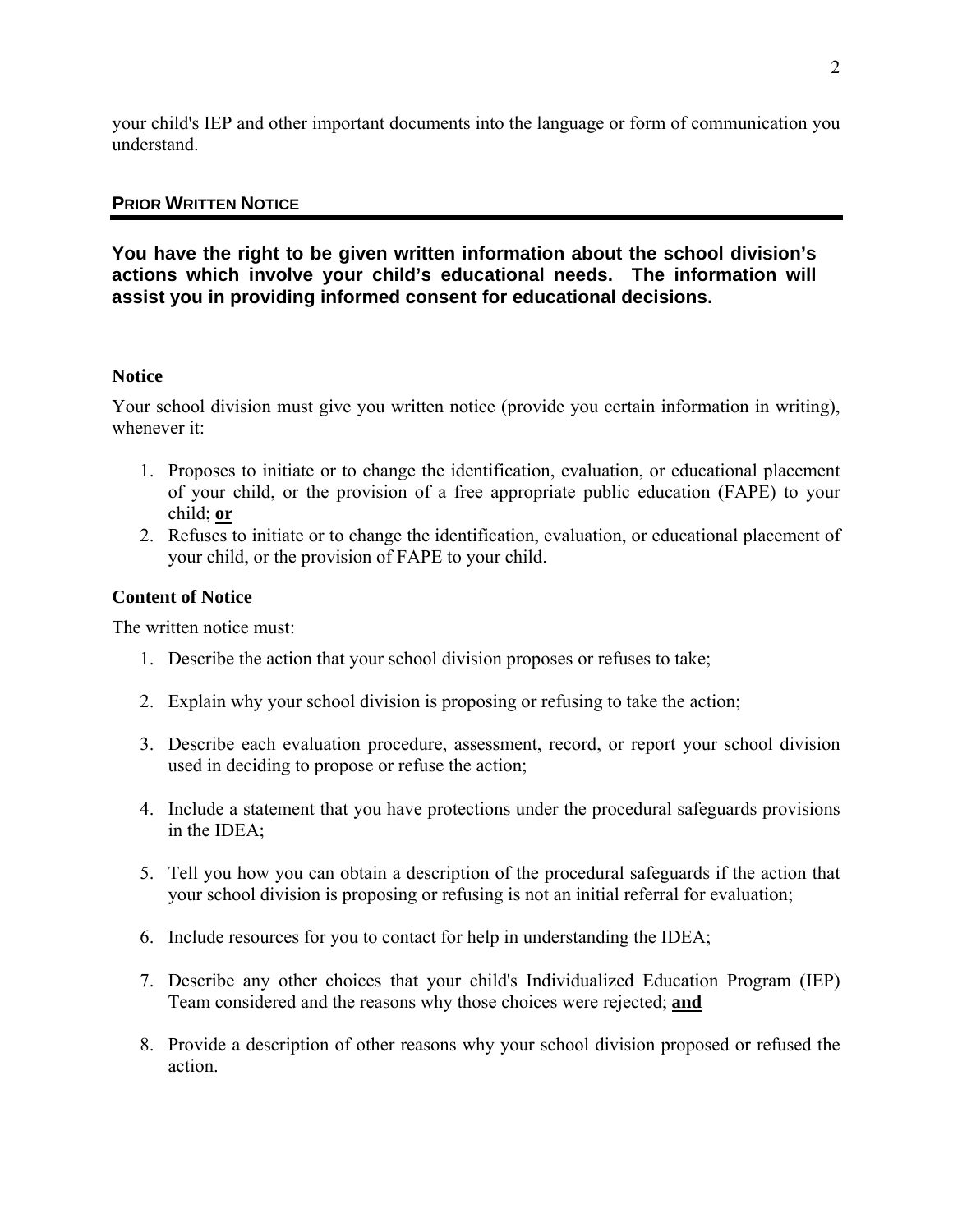#### <span id="page-5-0"></span>**Notice in Understandable Language**

The notice must be:

- 1. Written in language understandable to the general public; **and**
- 2. Provided in your native language or other mode of communication you use, unless it is clearly not feasible to do so.

If your native language or other mode of communication is not a written language, your school division must ensure that:

- 1. The notice is translated for you orally by other means in your native language or other mode of communication;
- 2. You understand the content of the notice; **and**
- 3. There is written evidence that 1 and 2 have been met.

### **NATIVE LANGUAGE**

# **You have the right to have information in a language you understand.**

*Native language,* when used with an individual who has limited English proficiency, means the following:

- 1. The language normally used by that person, or, in the case of a child, the language normally used by the child's parents;
- 2. In all direct contact with a child (including evaluation of the child), the language normally used by the child in the home or learning environment.

For a person with deafness or blindness, or for a person with no written language, the mode of communication is what the person normally uses (such as sign language, Braille, or oral communication).

#### **ELECTRONIC MAIL**

# **If offered by your school division, you have the right to choose to get information by e-mail.**

If your school division offers parents the choice of receiving documents by e-mail, you may choose to receive the following by e-mail:

- 1. Prior written notice;
- 2. Procedural safeguards notice; **and**
- 3. Notices related to a request for due process.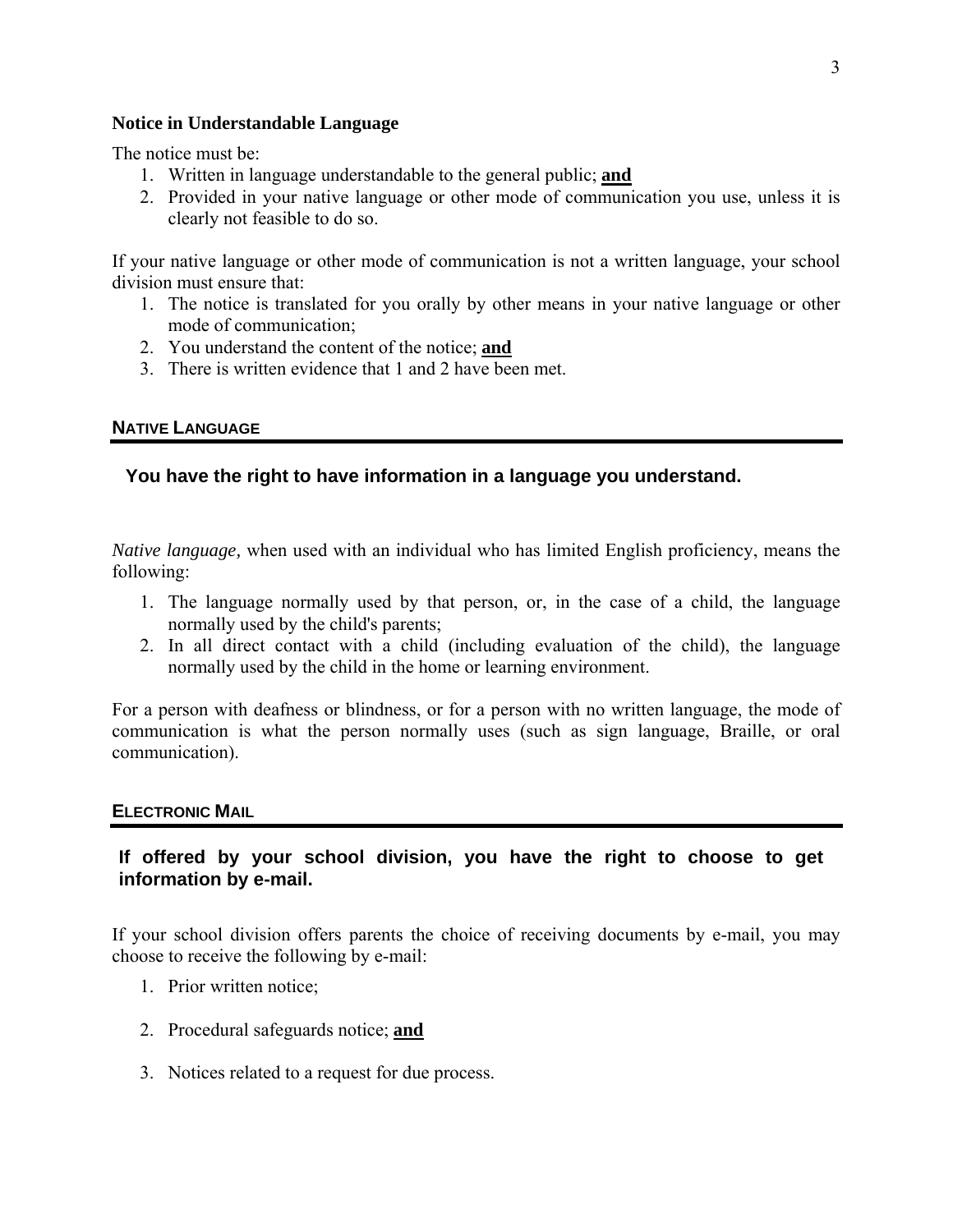<span id="page-6-0"></span>**You have the right to allow information to be shared or certain actions to be taken, and you must be told of that right in a language you understand. You have the right to take away your consent.** 

#### **Consent**

*Consent* means:

- 1. You have been fully informed in your native language or other mode of communication (such as sign language, Braille, or oral communication) of all information about the action for which you are giving consent.
- 2. You understand and agree in writing to that action, and the consent describes that action and lists the records (if any) that will be released and to whom; **and**
- 3. You understand that the consent is voluntary on your part and you may withdraw your consent at anytime.

Your withdrawal of consent does not negate (undo) an action that has occurred after you gave your consent and before you withdrew it.

#### **PARENTAL CONSENT**

**You have certain consent rights. For example, the school must get your consent to evaluate your child for special education, and to start, change, or stop providing special education and related services.** 

#### **Consent for Initial Evaluation**

Your school division cannot conduct an initial evaluation of your child to determine whether your child is eligible under the IDEA to receive special education and related services without first doing the following:

- 1. Providing you with prior written notice of the proposed action; and
- 2. Obtaining your consent.

Your school division must make reasonable efforts to obtain your informed consent for an initial evaluation to decide whether your child is a child with a disability.

Your consent for initial evaluation does not mean that you have also given your consent for the school division to start providing special education and related services to your child.

If your child is enrolled in public school or you are seeking to enroll your child in a public school and you have refused to provide consent or failed to respond to a request to provide consent for an initial evaluation, your school division may, but is not required to, seek to conduct an initial evaluation of your child by utilizing mediation or due process procedures later described in this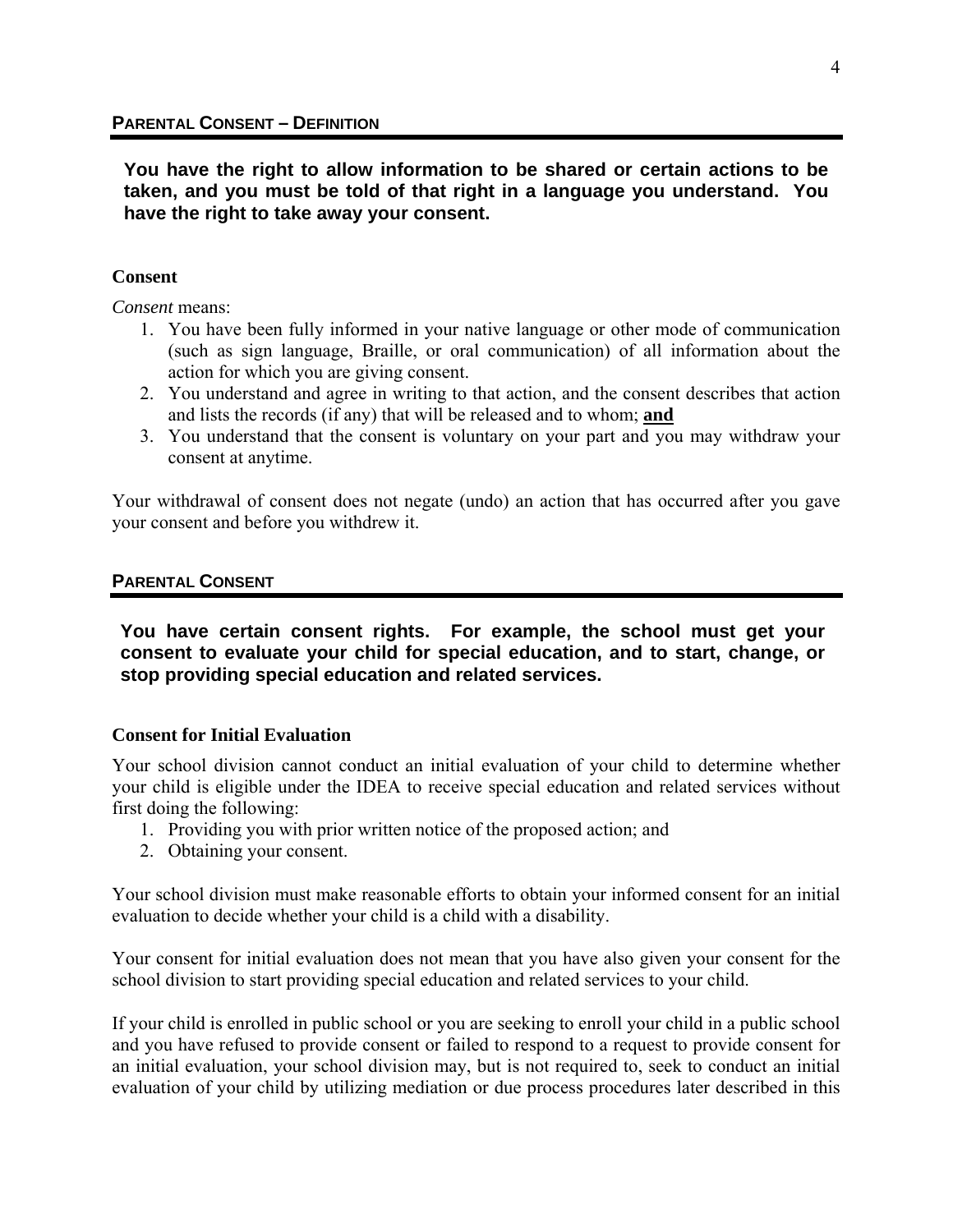document. Your school division will not violate its obligations to locate, identify and evaluate your child if it does not pursue an evaluation of your child in these circumstances.

# **Special Rules for Initial Evaluation of Wards of the State**

[If a child is a ward of the State and is not living with his/her parent]

The school division does not need consent from the parent for an initial evaluation to determine if the child is a child with a disability if:

- 1. Despite reasonable efforts to do so, the school division cannot find the child's parent;
- 2. The rights of the parents have been terminated in accordance with State law; **or**
- 3. A judge has assigned the right to make educational decisions and to consent for an initial evaluation to an individual other than the parent.

*Ward of the State*, as used in the IDEA, means a child who, as determined by the State where the child lives, is:

- 1. A foster child:
- 2. Considered a ward of the State under State law; **or**
- 3. In the custody of a public child welfare agency.

*Ward of the State* does not include a foster child who has a foster parent.

# **Parental Consent for Services**

The school division must make reasonable efforts to obtain your informed consent before providing special education and related services to your child for the first time.

If you do not respond to a request to provide your consent for your child to receive special education and related services for the first time, or if you refuse to give such consent, your school division may not use the procedures for mediation and due process in order to obtain agreement or a ruling that the special education and related services (recommended by your child's IEP Team) may be provided to your child without your consent.

If you refuse to give your consent for your child to receive special education and related services for the first time, or if you do not respond to a request to provide such consent and the school division does not provide your child with the special education and related services for which it sought your consent, your school division:

- 1. Is not in violation of the requirement to make a free appropriate public education (FAPE) available to your child for its failure to provide those services to your child; **and**
- 2. Is not required to have an Individualized Education Program (IEP) meeting or develop an IEP for your child for the special education and related services for which your consent was requested.

# **Parental Consent for Reevaluations**

Your school division must obtain your informed consent before it reevaluates your child, unless your school division can demonstrate that:

1. It took reasonable steps to obtain your consent for your child's reevaluation; **and**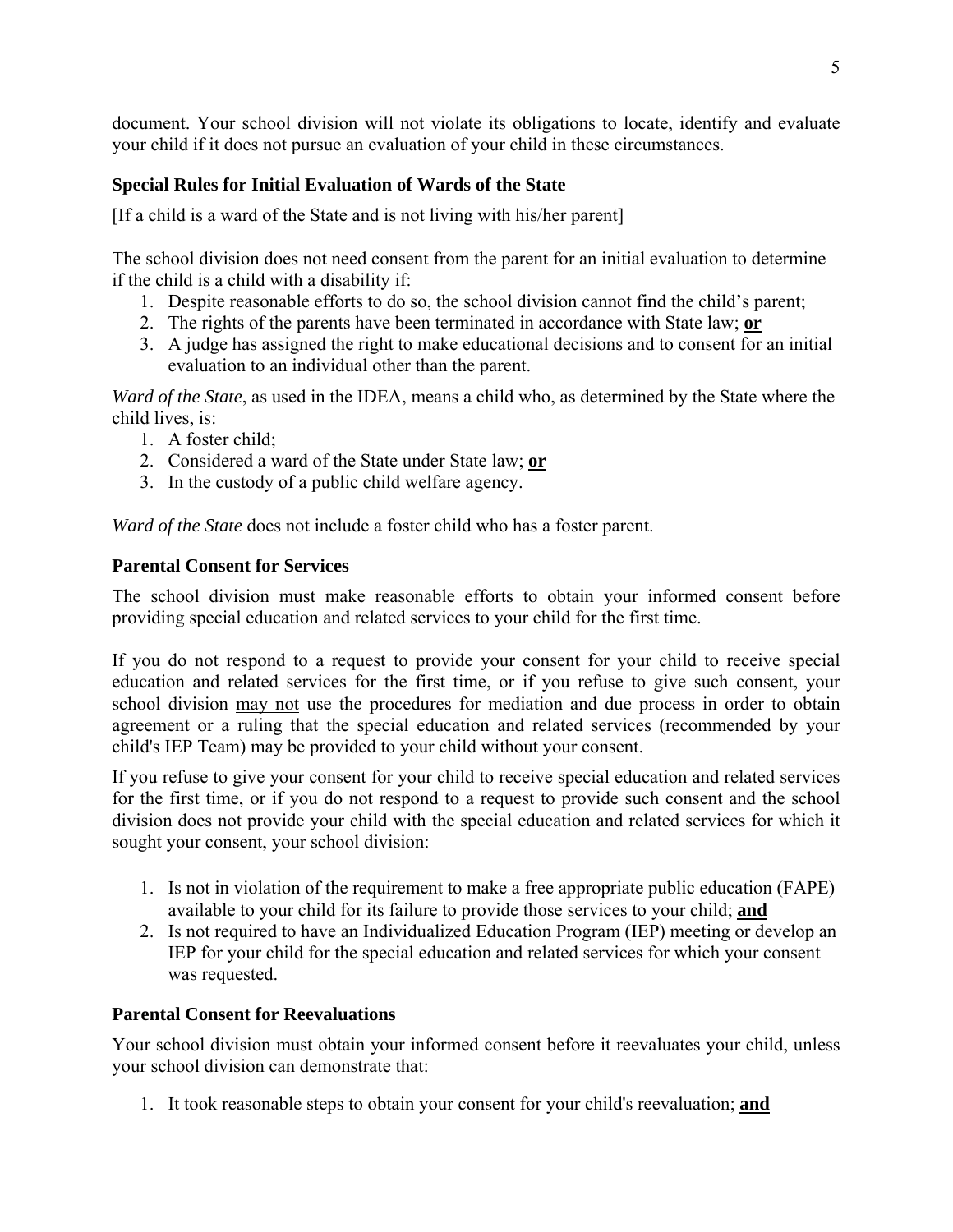#### 2. You did not respond.

If you refuse to consent to your child's reevaluation, the school division may, but is not required to, pursue your child's reevaluation by using the procedures for mediation and due process to seek to override your refusal to consent to your child's reevaluation. As with initial evaluations, your school division does not violate its obligations under the IDEA if it declines to pursue the reevaluation in this manner.

#### **Documentation of Reasonable Efforts to Obtain Parental Consent**

Your school division must maintain documentation of reasonable efforts to obtain parental consent for initial evaluations, to provide special education and related services for the first time, to reevaluate, and to locate parents of Wards of the State for initial evaluations. The documentation must include a record of the school division's attempts in these areas, such as:

- 1. Detailed records of telephone calls made or attempted and the results of those calls;
- 2. Copies of correspondence sent to the parents and any responses received; **and**
- 3. Detailed records of visits made to the parent's home or place of employment and the results of those visits.

# **Other Consent Requirements**

Your consent is not required before your school division may:

- 1. Review existing data as part of your child's evaluation or a reevaluation; **or**
- 2. Give your child a test or other evaluation that is given to all children unless, before that test or evaluation, consent is required from all parents of all children.

Your school division may not use your refusal to consent to one service or activity to deny you or your child any other service, benefit, or activity.

If you have enrolled your child in a private school at your own expense or if you are home schooling your child, and you do not provide your consent for your child's initial evaluation or your child's reevaluation, or you fail to respond to a request to provide your consent, the school division may not use its consent override procedures (i.e., the mediation and due process procedures) and is not required to consider your child as eligible to receive equitable services (services made available to parentally-placed private school children with disabilities).

In Virginia, your consent is also required before:

- Any changes in the identification of your child's disability and for any changes to your child's IEP;
- Any changes made to your child's eligibility for special education and related services; and
- Any partial or complete termination of special education and related services, except if your child graduates with a standard or advanced studies diploma.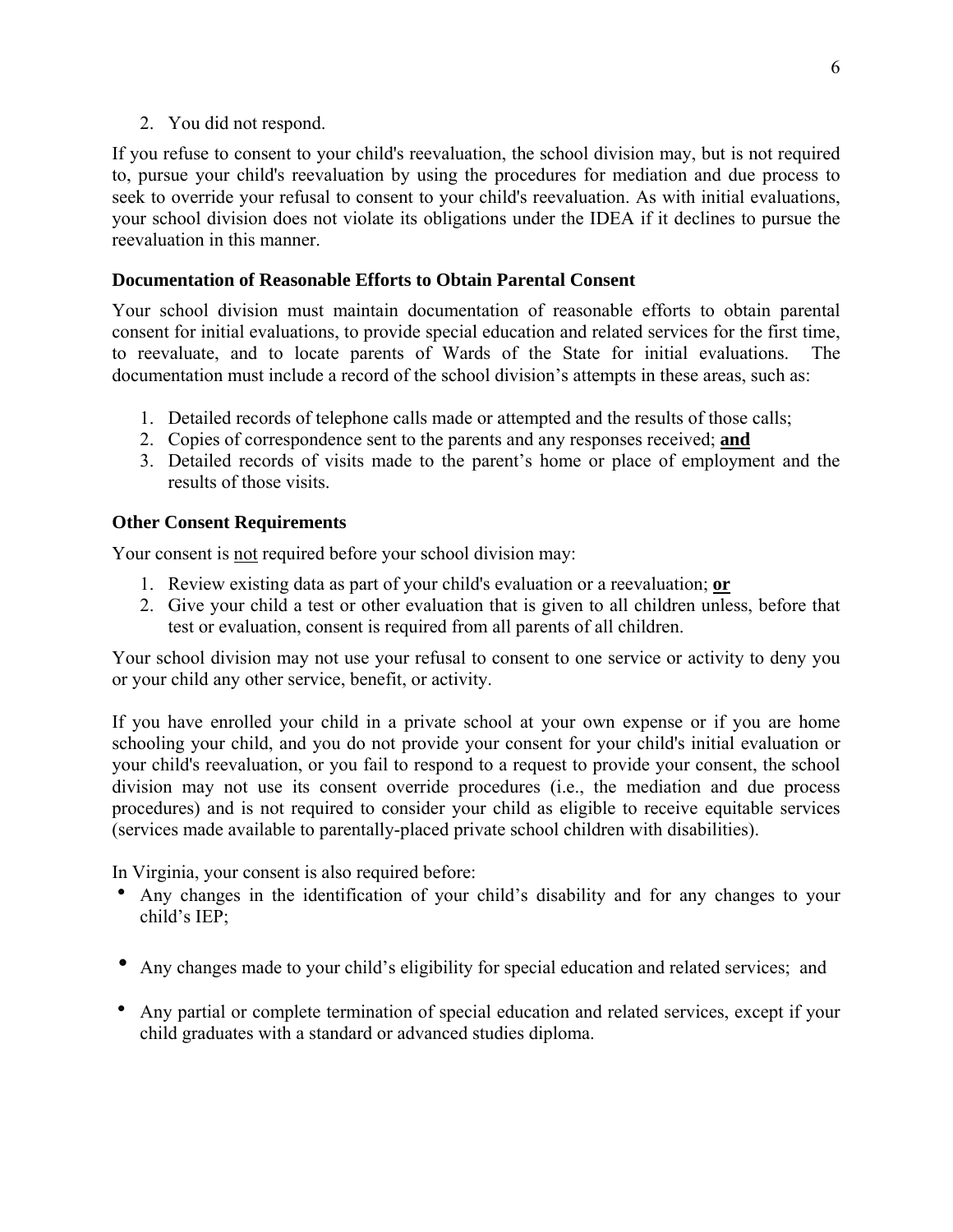# **INDEPENDENT EDUCATIONAL EVALUATIONS**

<span id="page-9-0"></span>**If you disagree with an evaluation completed by the school division, you have the right to have your child evaluated by someone not connected to your child's school division, at the school division's expense.** 

### **General**

As described below, you have the right to obtain an independent educational evaluation (IEE) of your child if you disagree with the evaluation of your child that was obtained by your school division.

If you request an independent educational evaluation, the school division must provide you with information about where you may obtain an independent educational evaluation and about the school division's criteria that apply to independent educational evaluations.

### **Definitions**

*Independent educational evaluation* means an evaluation conducted by a qualified examiner who is not employed by the school division responsible for the education of your child.

*Public expense* means that the school division either pays for the full cost of the evaluation or ensures that the evaluation is otherwise provided at no cost to you, consistent with the provisions of the IDEA, which allow each State to use whatever State, local, Federal and private sources of support are available in the State to meet the requirements of the IDEA.

#### **Parent Right to Evaluation at Public Expense**

You have the right to an independent educational evaluation of your child at public expense if you disagree with an evaluation of your child obtained by your school division, subject to the following conditions:

- 1. If you request an independent educational evaluation of your child at public expense, your school division must, without unnecessary delay, either: (a) File a request for due process to request a hearing to show that its evaluation of your child is appropriate; or (b) Provide an independent educational evaluation at public expense, unless the school division demonstrates in a hearing that the evaluation of your child that you obtained did not meet the school division's criteria.
- 2. If your school division requests a hearing and the final decision is that your school division's evaluation of your child is appropriate, you still have the right to an independent educational evaluation, but not at public expense.
- 3. If you request an independent educational evaluation of your child, the school division may ask why you object to the evaluation of your child obtained by your school division. However, your school division may not require an explanation and may not unreasonably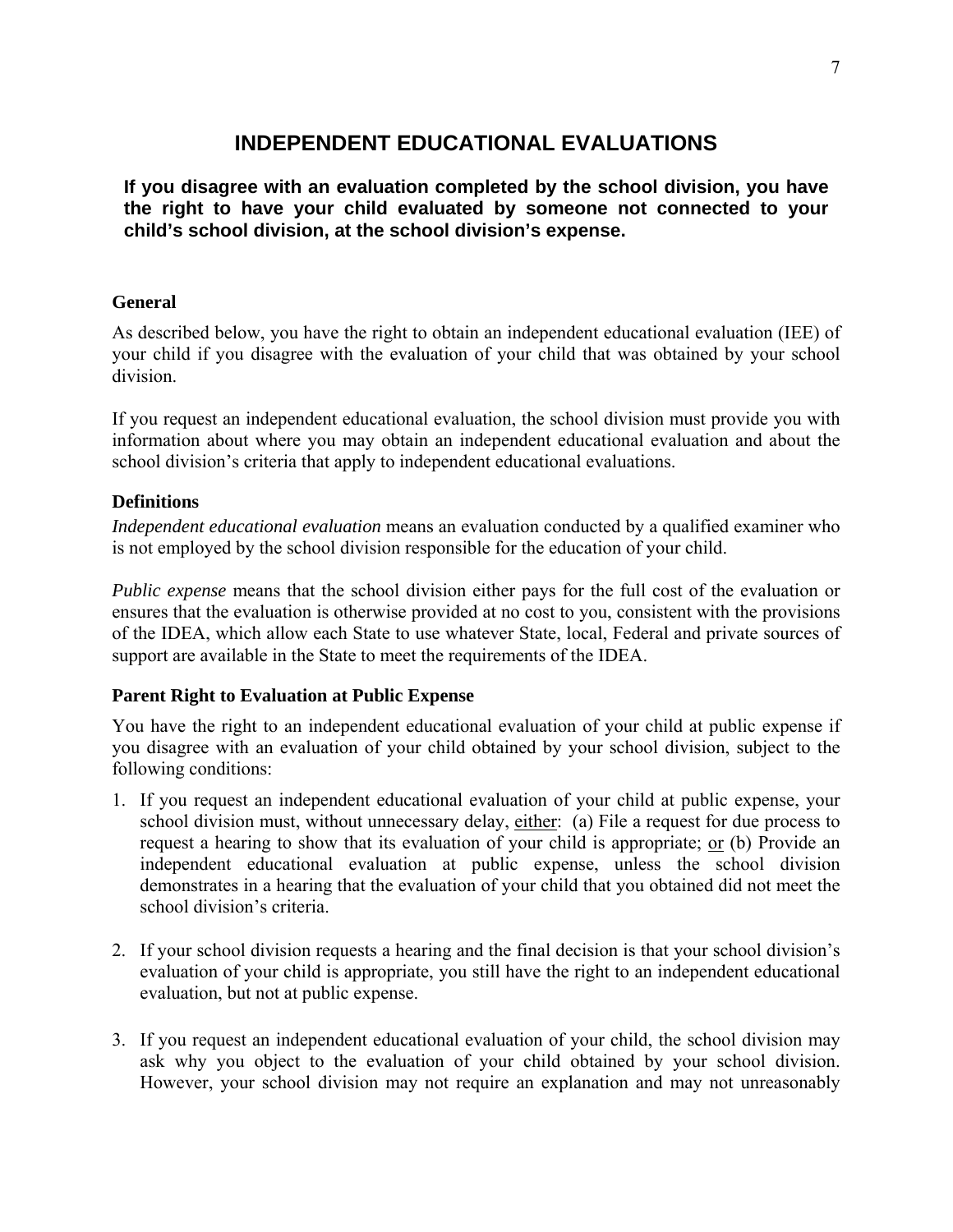<span id="page-10-0"></span>delay either providing the independent educational evaluation of your child at public expense or filing a request for due process to defend the school division's evaluation of your child.

You are entitled to only one independent educational evaluation of your child at public expense each time your school division conducts an evaluation of your child with which you disagree.

# **Parent-initiated Evaluations**

If you obtain an independent educational evaluation of your child at public expense or you share with the school division an evaluation of your child that you obtained at private expense:

- 1. Your school division must consider the results of the evaluation of your child, if it meets the school division's criteria for independent educational evaluations, in any decision made with respect to the provision of a free appropriate public education (FAPE) to your child; **and**
- 2. You or your school division may present the evaluation as evidence at a due process hearing regarding your child.

### **Requests for Evaluations by Hearing Officers**

If a hearing officer requests an independent educational evaluation of your child as part of a due process hearing, the cost of the evaluation must be at public expense.

#### **School Division Criteria**

If an independent educational evaluation is at public expense, the criteria under which the evaluation is obtained, including the location of the evaluation and the qualifications of the examiner, must be the same as the criteria that the school division uses when it initiates an evaluation (to the extent those criteria are consistent with your right to an independent educational evaluation).

Except for the criteria described above, a school division may not impose conditions or timelines related to obtaining an independent educational evaluation at public expense.

# **CONFIDENTIALITY OF INFORMATION**

Virginia's document, "Management of Student Scholastic Records," is available on the web at: http://www.doe.virginia.gov/VDOE/studentsrvcs.

#### **DEFINITIONS**

As used under the heading **Confidentiality of Information**:

▪ *Destruction* means physical destruction or removal of personal identifiers from information so that the information is no longer personally identifiable.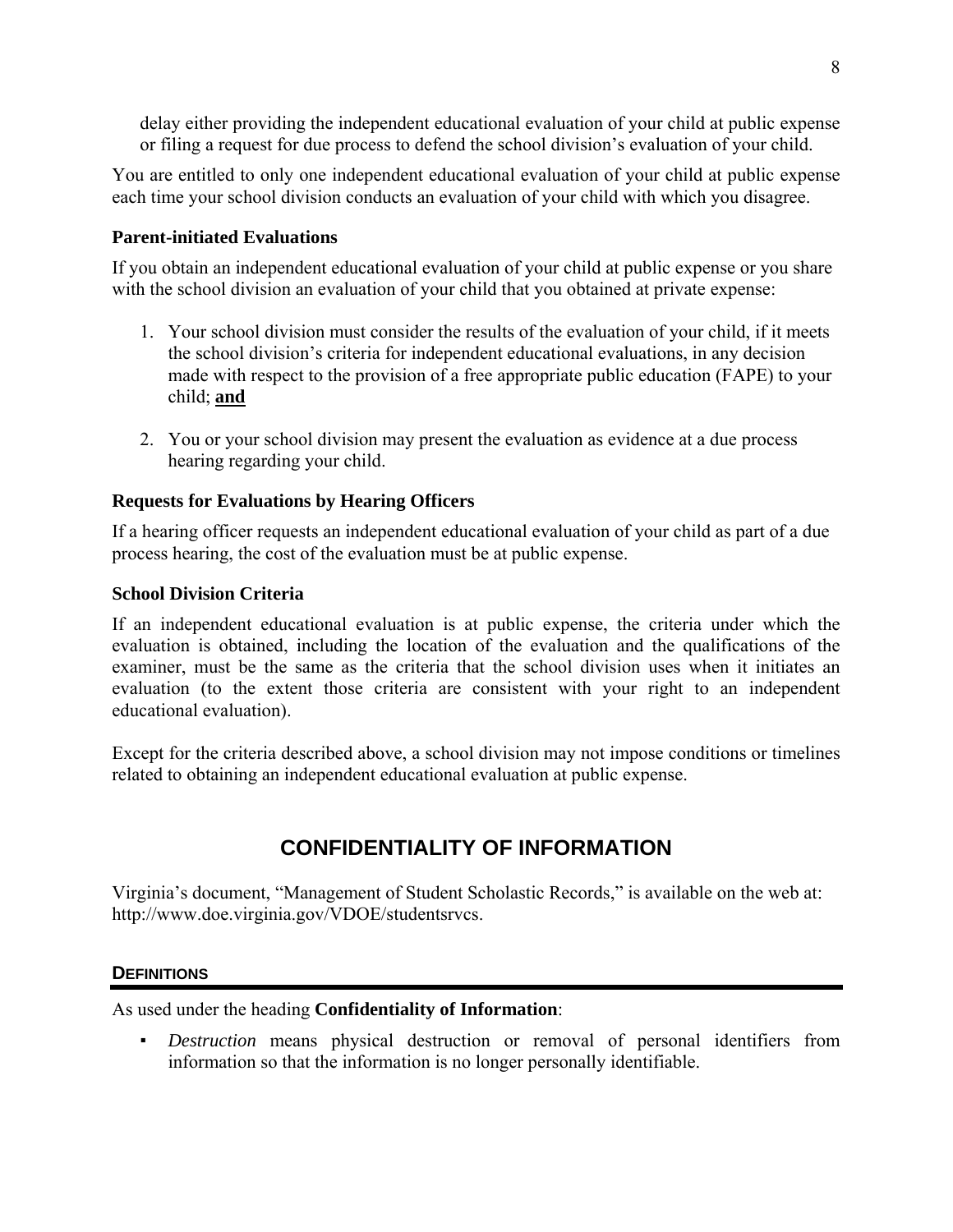<span id="page-11-0"></span>▪ *Education records* means the type of records covered under the definition of ''education records'' in 34 CFR Part 99 (the regulations implementing the Family Educational Rights and Privacy Act of 1974, 20 U.S.C. 1232g (FERPA)).

### **PERSONALLY IDENTIFIABLE INFORMATION**

*Personally identifiable* means information that has:

- Your child's name, your name as the parent, or the name of another family member;
- Your child's address;
- A personal identifier, such as your child's social security number or student number; or
- A list of personal characteristics or other information that would make it possible to identify your child with reasonable certainty.

# **NOTICE TO PARENTS**

## **You have the right to be told by the state about how information about your child will be used and kept confidential by the state and the local school division.**

The Virginia Department of Education (VDOE) must give adequate notice to fully inform parents about confidentiality of personally identifiable information, including:

- 1. A description of the extent to which the notice is given in the native languages of the various population groups in Virginia;
- 2. A description of the children on whom personally identifiable information is maintained, the types of information sought, the methods Virginia intends to use in gathering the information (including the sources from whom information is gathered), and the uses to be made of the information;
- 3. A summary of the policies and procedures that participating agencies must follow regarding storage, disclosure to third parties, retention, and destruction of personally identifiable information; **and**
- 4. A description of all of the rights of parents and children regarding this information, including the rights under the Family Educational Rights and Privacy Act (FERPA) and its implementing regulations in 34 CFR Part 99.

Before any major identification, location, or evaluation activity (also known as "child find"), school divisions must publish or announce the notice in newspapers or other media, or both, with circulation adequate to notify parents throughout the state of the activity to locate, identify, and evaluate children in need of special education and related services.

# **ACCESS RIGHTS**

**You have the right to review your child's records.**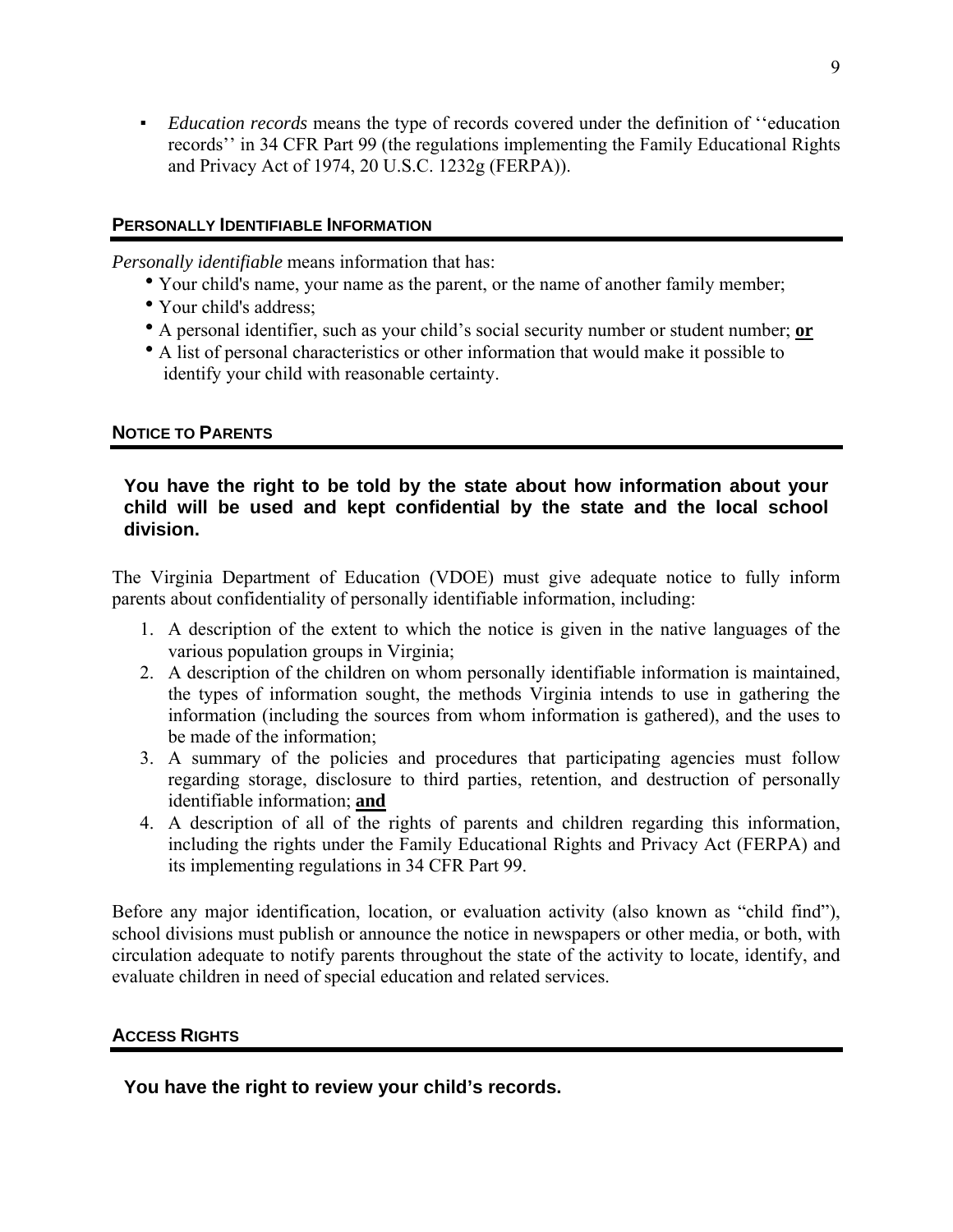<span id="page-12-0"></span>Your school division<sup>[2](#page-12-1)</sup> must permit you to inspect and review any education records relating to your child that are collected, maintained, or used by your school division under the IDEA. The school division must comply with your request to inspect and review any education records on your child without unnecessary delay and before any meeting regarding an Individualized Education Program (IEP), or any impartial due process hearing (including a resolution meeting or a hearing regarding discipline), and in no case more than 45 calendar days after you have made a request.

Your right to inspect and review education records includes:

- 1. Your right to a response from the school division to your reasonable requests for explanations and interpretations of the records;
- 2. Your right to request that the school division provide copies of the records if you cannot effectively inspect and review the records unless you receive those copies; **and**
- 3. Your right to have your representative inspect and review the records.

The school division may presume that you have authority to inspect and review records relating to your child unless advised that you do not have the authority under applicable Virginia law governing such matters as guardianship, or separation and divorce.

### **RECORD OF ACCESS**

 $\frac{1}{2}$ 

.

#### **If your child's education record is seen by someone other than you, or an employee of the school division, the school that maintains your child's record must keep a record of who saw your child's record, and when and why they reviewed it.**

Each school division must keep a record of parties obtaining access to education records collected, maintained, or used under the IDEA (except access by parents and authorized employees of the school division), including the name of the party, the date access was given, and the purpose for which the party is authorized to use the records.

#### **RECORDS ON MORE THAN ONE CHILD**

If any education record includes information on more than one child, the parents of those children have the right to inspect and review only the information relating to their child or to be informed of that specific information.

<span id="page-12-1"></span><sup>&</sup>lt;sup>2</sup> These provisions regarding records apply to "participating agencies." "Participating agency" means any school division, agency or institution that collects, maintains, or uses personally identifiable information, or from which information is obtained, under Part B of the IDEA. However, since this document focuses on the parent's involvement with the local school division, the term "local school division" is used, rather than "participating agency."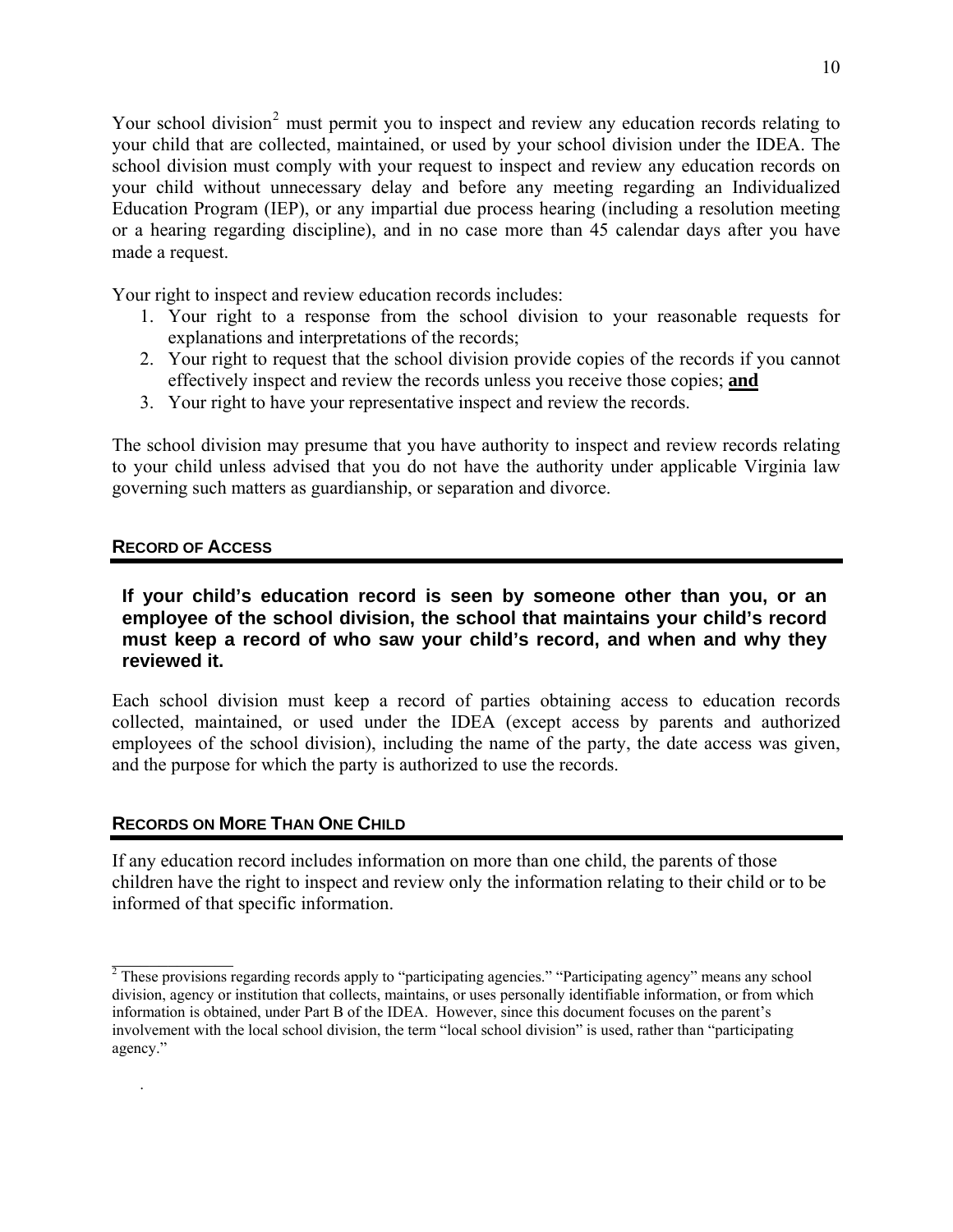#### <span id="page-13-0"></span>**LIST OF TYPES AND LOCATIONS OF INFORMATION**

On request, each school division must provide you with a list of the types and locations of education records collected, maintained, or used by the agency.

#### **FEES**

Each school division may charge a fee for copies of records that are made for you under the IDEA, if the fee does not effectively prevent you from exercising your right to inspect and review those records.

A school division may not charge a fee to search for or to retrieve information under the IDEA.

# **AMENDMENT OF RECORDS AT PARENT'S REQUEST**

# **You have the right to ask that your child's education record be changed if you think the record is not correct or that it violates your child's privacy.**

If you believe that information in the education records regarding your child collected, maintained, or used under the IDEA is inaccurate, misleading, or violates the privacy or other rights of your child, you may request the school division that maintains the information to change the information.

The school division must decide whether to change the information in accordance with your request within a reasonable period of time of receipt of your request.

If the school division refuses to change the information in accordance with your request, it must inform you of the refusal and advise you of the right to a hearing for this purpose as described under the heading *Opportunity For a Hearing.* 

# **OPPORTUNITY FOR A HEARING**

# **You have the right to a hearing if your request to have your child's education record changed is denied.**

The school division must, on request, provide you an opportunity for a hearing to challenge information in education records regarding your child to ensure that it is not inaccurate, misleading, or otherwise in violation of the privacy or other rights of your child.

#### **HEARING PROCEDURES**

A hearing to challenge information in education records must be conducted according to the procedures for such hearings under the Family Educational Rights and Privacy Act (FERPA).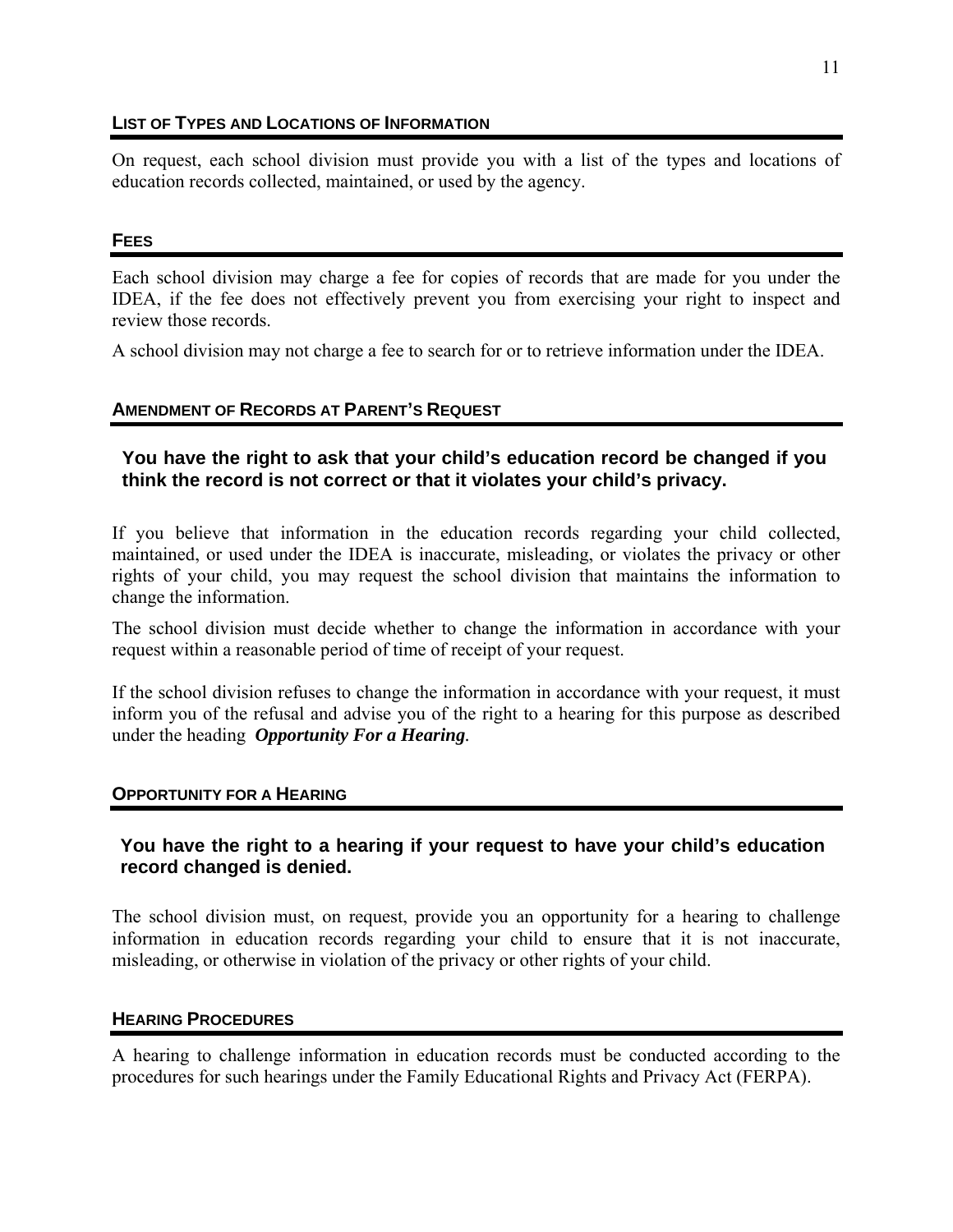# <span id="page-14-0"></span>**You have the right to have your child's education record changed as a result of a hearing or to include a statement in the education record noting that you disagree with information in the record.**

If, as a result of the hearing, the school division decides that the information is inaccurate, misleading or otherwise in violation of the privacy or other rights of the child, it must change the information accordingly and inform you in writing.

If, as a result of the hearing, the school division decides that the information is not inaccurate, misleading, or otherwise in violation of the privacy or other rights of your child, it must inform you of your right to make a statement commenting on the information or providing any reasons you disagree with the decision of the school division. This statement must be placed in the records that the school division maintains on your child.

Such an explanation placed in the records of your child must:

- 1. Be maintained by the school division as part of the records of your child as long as the record or contested portion is maintained by the school division; **and**
- 2. If the school division discloses the records of your child or the challenged portion to any party, the explanation must also be disclosed to that party.

# **CONSENT FOR DISCLOSURE OF PERSONALLY IDENTIFIABLE INFORMATION**

# **You have the right to consent to release information that identifies your child. Your consent is not needed in some circumstances.**

Unless the information is contained in education records, and the disclosure is authorized without parental consent under the Family Educational Rights and Privacy Act (FERPA), your consent must be obtained before personally identifiable information is disclosed to parties other than officials of participating agencies. Except under the circumstances specified below, your consent is not required before personally identifiable information is released to officials of participating agencies for purposes of meeting a requirement of the IDEA.

Your consent, or consent of an eligible child who has reached the age of majority under Virginia law, must be obtained before personally identifiable information is released to officials of participating agencies providing or paying for transition services.

If you have unilaterally placed your child in a private school that is not located in the same school division you reside in, your consent must be obtained before any personally identifiable information about your child is released between officials in the school division where the private school is located and officials in the school division where you reside.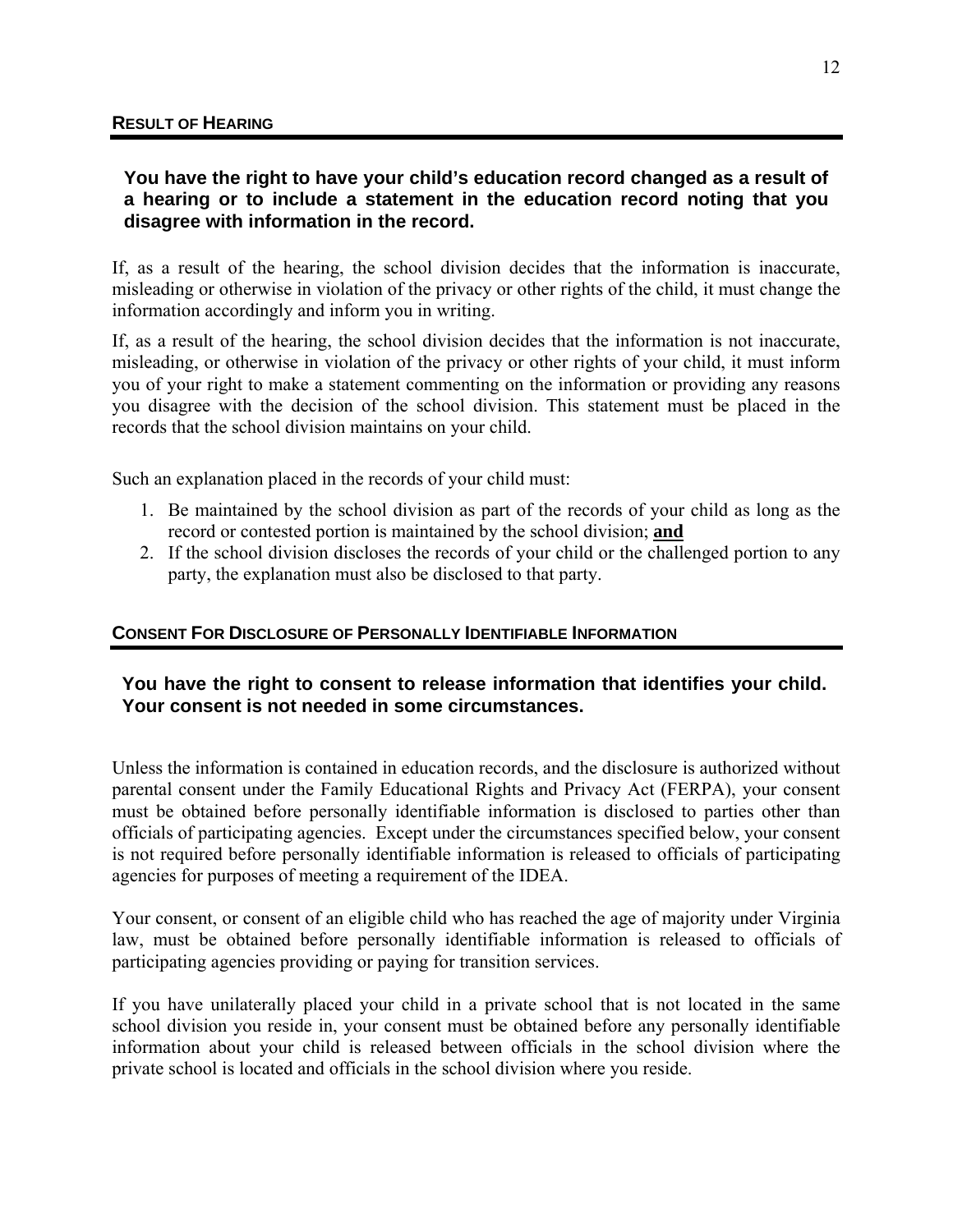## <span id="page-15-0"></span>**You have the right to expect that your school division will keep your child's education record confidential.**

Each school division must protect the confidentiality of personally identifiable information at collection, storage, disclosure, and destruction stages.

One official at each school division must assume responsibility for ensuring the confidentiality of any personally identifiable information.

All persons collecting or using personally identifiable information must receive training or instruction regarding Virginia's policies and procedures regarding confidentiality under the IDEA and the Family Educational Rights and Privacy Act (FERPA).

Each school division must maintain, for public inspection, a current listing of the names and positions of those employees within the agency who may have access to personally identifiable information.

#### **DESTRUCTION OF INFORMATION**

### **You have the right to ask the school division to destroy your child's education information when it is no longer needed.**

Your school division must inform you when personally identifiable information collected, maintained, or used is no longer needed to provide educational services to your child.

The information must be destroyed at your request. However, a permanent record of your child's name, address, and phone number, his or her grades, attendance record, classes attended, grade level completed, and year completed may be maintained without time limitation.

# **ALTERNATIVE DISPUTE RESOLUTION**

Additional information regarding the procedures, and the forms for the mediation, complaint resolution, and due process systems are available at: www.doe.virginia.gov/VDOE/dueproc, or by contacting VDOE.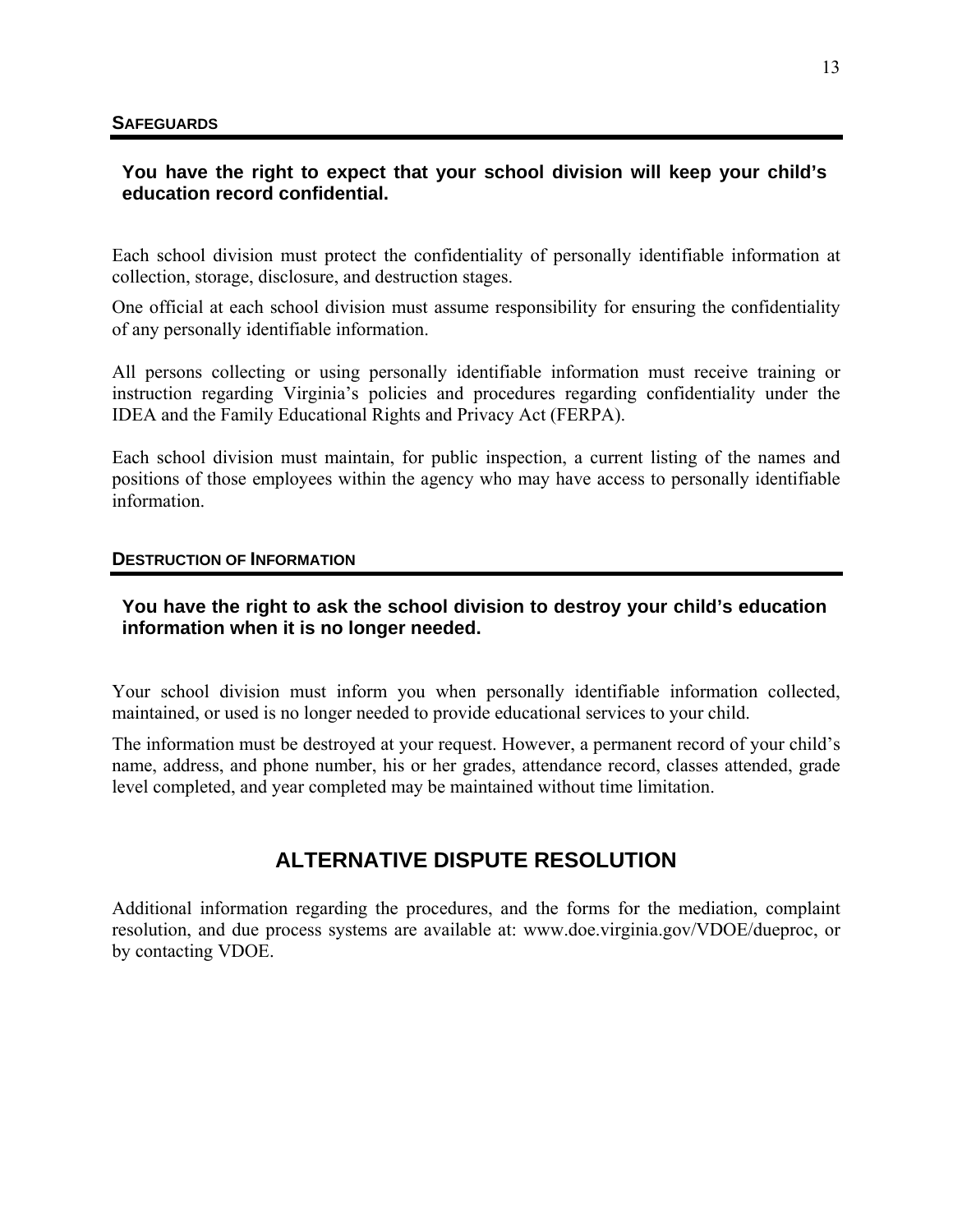# **MEDIATION**

<span id="page-16-0"></span>**You have the right to ask for mediation to resolve a disagreement, including those issues which lead to a request for a due process hearing. You and the school division have the right to refuse mediation. Your request for mediation cannot slow down or stop your request for due process.** 

#### **General**

The school division must make mediation available to allow you and the school division to resolve disagreements involving any matter under the IDEA, including matters arising prior to the filing of a request for due process. Thus, mediation is available to resolve disputes under the IDEA, whether or not you have filed a request for due process as described under the heading *Filing a Request for due process*.

#### **Requirements**

The procedures must ensure that the mediation process:

- 1. Is voluntary on your part and the school division's part;
- 2. Is not used to deny or delay your right to a due process hearing, or to deny any other rights you have under the IDEA; **and**
- 3. Is conducted by a qualified and impartial mediator who is trained in effective mediation techniques.

In order for parents to understand the benefits of mediation, the school division may develop procedures that offer parents and schools that choose not to use the mediation process, an opportunity to meet, at a time and location convenient to you, with a disinterested party:

- 1. Who is under contract with an appropriate alternative dispute resolution entity, or a parent training and information center or community parent resource center in Virginia; **and**
- 2. Who would explain the benefits and encourage the use of the mediation process to you.

VDOE must have a list of people who are qualified mediators and know the laws and regulations relating to the provision of special education and related services. VDOE must select mediators on a random, rotational, or other impartial basis.

VDOE is responsible for the cost of the mediation process, including the costs of meetings.

Each meeting in the mediation process must be scheduled in a timely manner and held at a place that is convenient for you and the school division.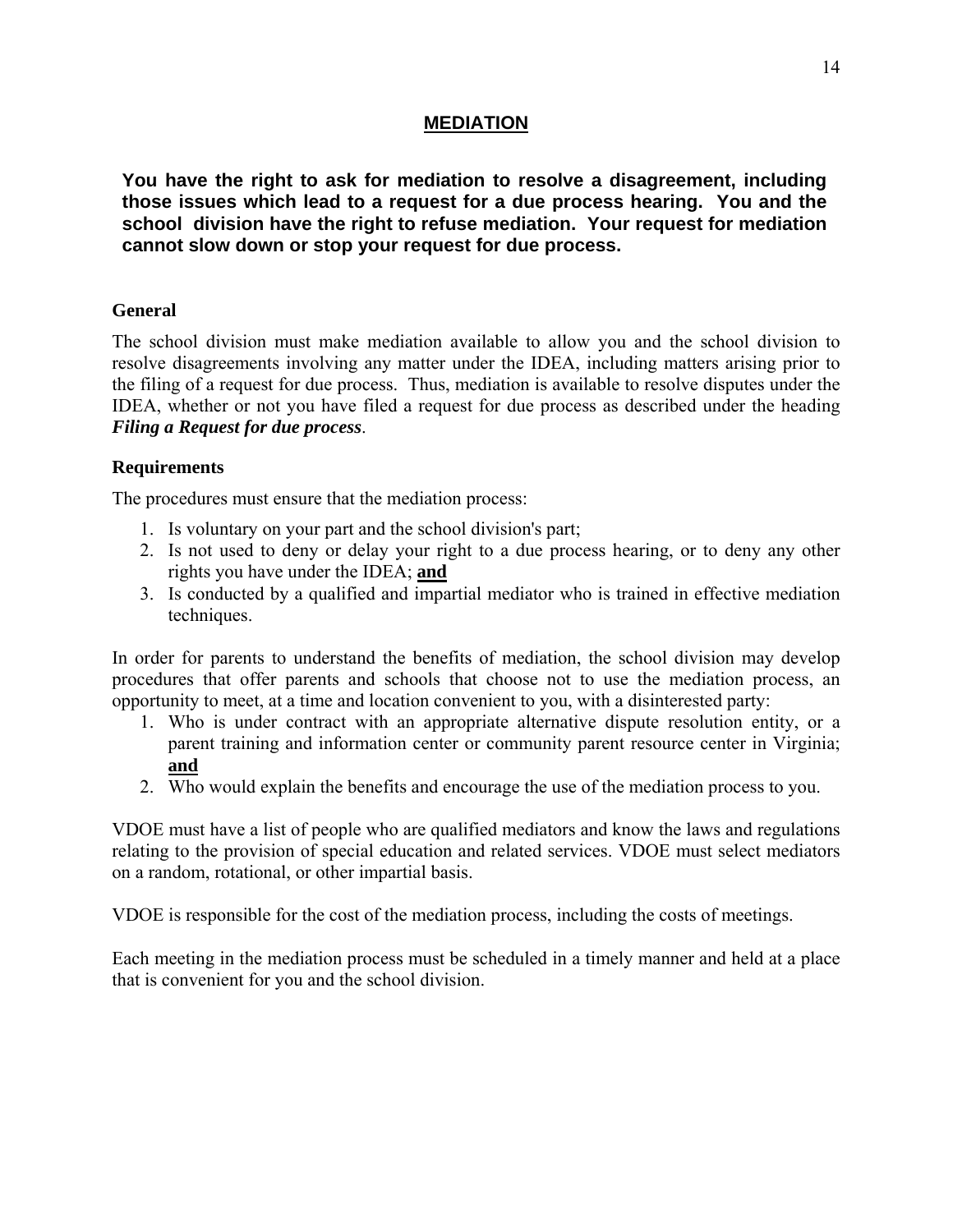<span id="page-17-0"></span>If you and the school division resolve a dispute through the mediation process, both parties must enter into a legally binding agreement that sets forth the resolution and that:

- 1. States that all discussions that happened during the mediation process will remain confidential and may not be used as evidence in any subsequent due process hearing or civil proceeding; **and**
- 2. Is signed by both you and a representative of the school division who has the authority to bind the school division.

A written, signed mediation agreement is enforceable in any Virginia court of competent jurisdiction (a court that has the authority under State law to hear this type of case) or in a Federal District Court.

Discussions that happened during the mediation process must be confidential. They cannot be used as evidence in any future due process hearing or civil proceeding of any Federal District court or state court.

### **Impartiality of Mediator**

The mediator:

- 1. May not be an employee of VDOE or the school division that is involved in the education or care of your child; **and**
- 2. Must not have a personal or professional interest which conflicts with the mediator's objectivity.

A person who otherwise qualifies as a mediator is not an employee of a school division or State agency solely because he or she is paid by the agency or school division to serve as a mediator.

# **STATE COMPLAINT RESOLUTION PROCEDURES**

# **DIFFERENCE BETWEEN DUE PROCESS HEARING AND STATE COMPLAINT RESOLUTION PROCEDURES**

**In addition to mediation, you have the right to use the state complaint process or a due process hearing to resolve disagreements with the school division. These methods have different procedures. For example, only a parent or a school division can ask for a due process hearing. A state complaint may be filed by any individual or organization.** 

The regulations for IDEA set forth separate procedures for State complaints and for requests for due process hearings. As explained below, any individual or organization may file a State complaint alleging a violation of any IDEA requirement by a school division, the VDOE, or any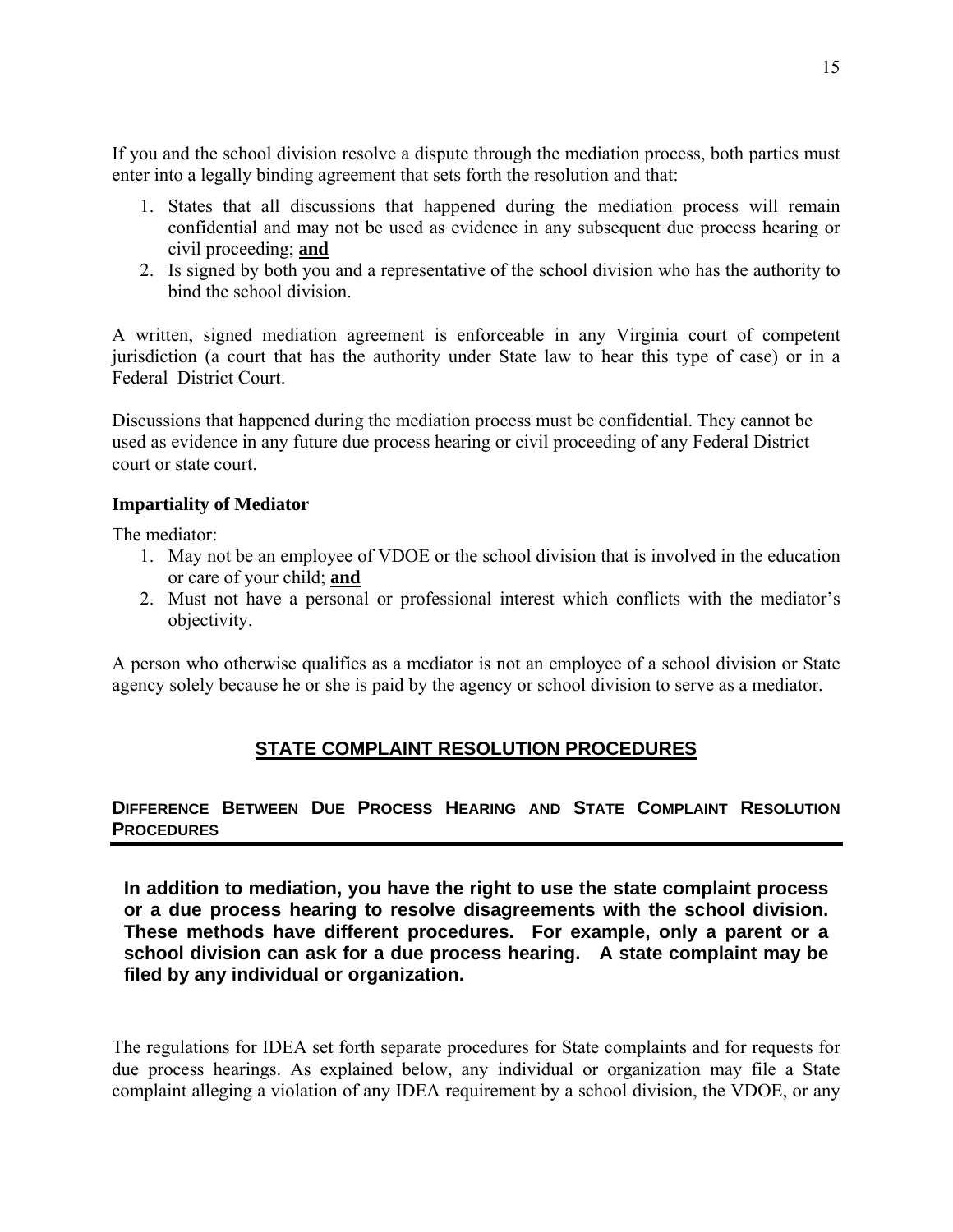<span id="page-18-0"></span>other public agency. Only you or a school division may file a request for due process on any matter relating to a proposal or a refusal to initiate or change the identification, evaluation or educational placement of a child with a disability, or the provision of a free appropriate public education (FAPE) to the child.

VDOE staff generally must resolve a State complaint within a 60-calendar-day timeline, unless the timeline is properly extended. An impartial due process hearing officer must hear a request for due process (if not resolved through a resolution meeting or through mediation) and issue a written decision within 45-calendar-days after the end of the resolution period, as described in this document under the heading *Resolution Process*. The hearing officer may grant a specific extension of the timeline at your request or the school division's request.

# **ADOPTION OF VDOE COMPLAINT RESOLUTION PROCEDURES**

### **General**

VDOE must have written procedures for:

- Resolving any complaint, including a complaint filed by an organization or individual from another state;
- The filing of a complaint with VDOE;
- Widely disseminating VDOE's complaint procedures to parents and other interested individuals, including parent training and information centers, protection and advocacy agencies, independent living centers, and other appropriate entities.

# **Remedies for Denial of Appropriate Services**

In resolving a State complaint in which VDOE has found a failure to provide appropriate services, VDOE must address:

- 1. The failure to provide appropriate services, including corrective action appropriate to address the needs of the child; **and**
- 2. Appropriate future provision of services for all children with disabilities.

# **MINIMUM VDOE COMPLAINT RESOLUTION PROCEDURES**

#### **Time Limit; Minimum Procedures**

VDOE must include in its complaint resolution procedures a time limit of 60 calendar days after a complaint is filed to:

- 1. Carry out an independent on-site investigation, if VDOE determines that an investigation is necessary;
- 2. Give the complainant the opportunity to submit additional information, either orally or in writing, about the allegations in the complaint;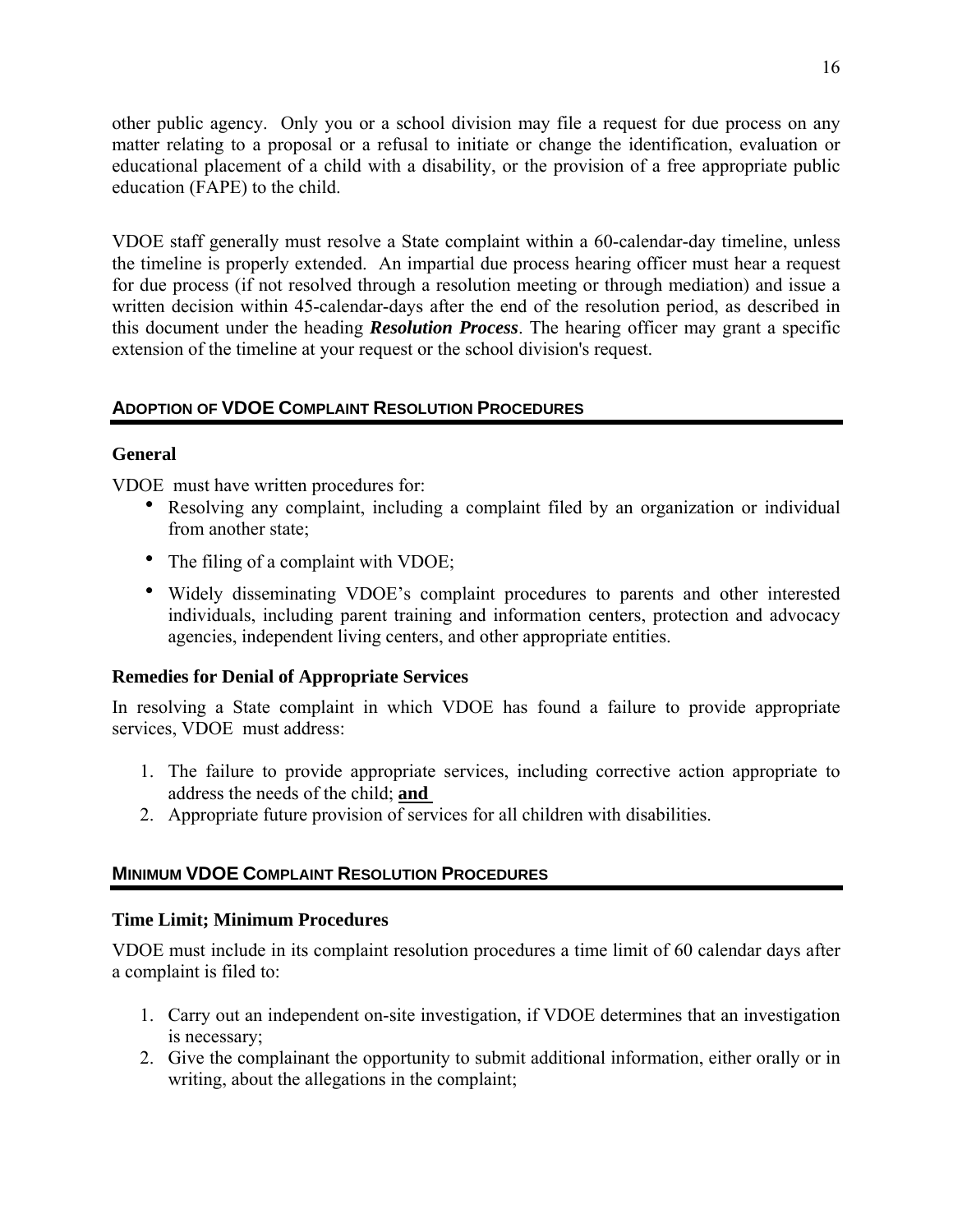- <span id="page-19-0"></span>3. Provide the school division with the opportunity to respond to the complaint, including, at a minimum: (a) at the option of the school division, a proposal to resolve the complaint; **and** (b) an opportunity for a parent who has filed a complaint and the agency to agree voluntarily to engage in mediation;
- 4. Review all relevant information and make an independent decision as to whether the school division is violating a requirement of the IDEA; **and**
- 5. Issue a written decision to the complainant that addresses each allegation in the complaint and contains: (a) findings of fact and conclusions; **and** (b) the reasons for VDOE's final decision.

# **Time Extension; Final Decision; Implementation**

VDOE's procedures described above also must:

- 1. Permit an extension of the 60 calendar-day time limit only if: (a) exceptional circumstances exist with respect to a particular State complaint; **or** (b) the parent and the school division voluntarily agree to extend the time to resolve the matter through mediation or alternative means of dispute resolution.
- 2. Include procedures for effective implementation of VDOE's final decision, if needed, including: (a) technical assistance activities; (b) negotiations; **and** (c) corrective actions to achieve compliance.

#### **State Complaints and Due Process Hearings**

If a written State complaint is received that is also the subject of a due process hearing as described below under the heading *Filing a Request for Due Process*, or the State complaint contains multiple issues of which one or more are part of such a hearing, VDOE must set aside the State complaint, or any part of the State complaint that is being addressed in the due process hearing until the hearing is over. Any issue in the State complaint that is not a part of the due process hearing must be resolved using the time limit and procedures described above.

If an issue raised in a State complaint has previously been decided in a due process hearing involving the same parties (you and the school division), then the due process hearing decision is binding on that issue and VDOE must inform the complainant that the decision is binding.

VDOE must resolve the complaint alleging a school division's failure to implement a due process hearing.

#### **FILING A COMPLAINT**

**You have the right to file a complaint with VDOE, but your complaint must contain specific information.**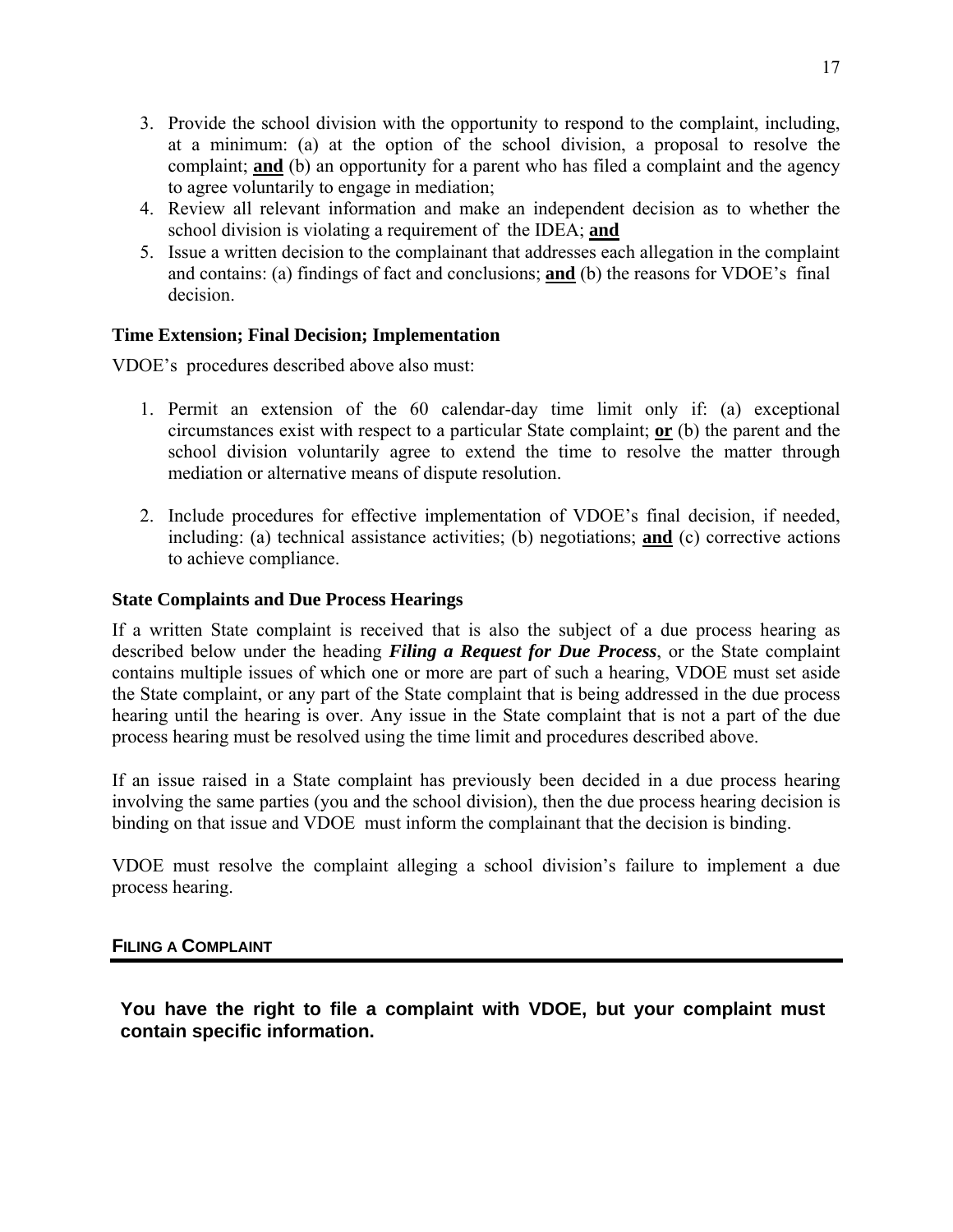<span id="page-20-0"></span>An organization or individual may file a signed written State complaint under the procedures described above. The State complaint must include:

- 1. A statement that a school division has violated a requirement of the IDEA or its regulations;
- 2. The facts on which the statement is based;
- 3. The signature and contact information for the complainant; and
- 4. If alleging violations regarding a specific child:
	- (a) The name of the child and the address of the child's residence;
	- (b) The name of the school the child is attending;
	- (c) In the case of a homeless child or youth, available contact information for the child, and the name of the school the child is attending;
	- (d) A description of the nature of the problem of the child, including facts relating to the problem; **and**
	- (e) A proposed resolution of the problem to the extent known and available to the party filing the complaint at the time the complaint is filed.

The complaint must allege a violation that occurred not more than one year prior to the date that the complaint is received as described under the heading *Adoption of State Complaint ResolutionProcedures.* 

The party filing the State complaint must forward a copy of the complaint to the school division serving the child at the same time the party files the complaint with the VDOE.

In Virginia, parties to the complaint (both you and the school division) have the right to appeal the final complaint decision within 30 calendar days of the issuance of the decision. The Complaint Appeal Reviewer's decision is final. Additional information regarding this appeal process is available on VDOE's web site noted above, or by contacting VDOE.

# **DUE PROCESS PROCEDURES**

# **FILING A REQUEST FOR A DUE PROCESS HEARING**

**You have the right to ask for a due process hearing if you and the school cannot agree about your child's education. You have the right to receive information about free or low-cost legal help.** 

# **General**

You or the school division may file a request for due process on any matter relating to a proposal or a refusal to initiate or change the identification, evaluation or educational placement of your child, or the provision of a free appropriate public education (FAPE) to your child.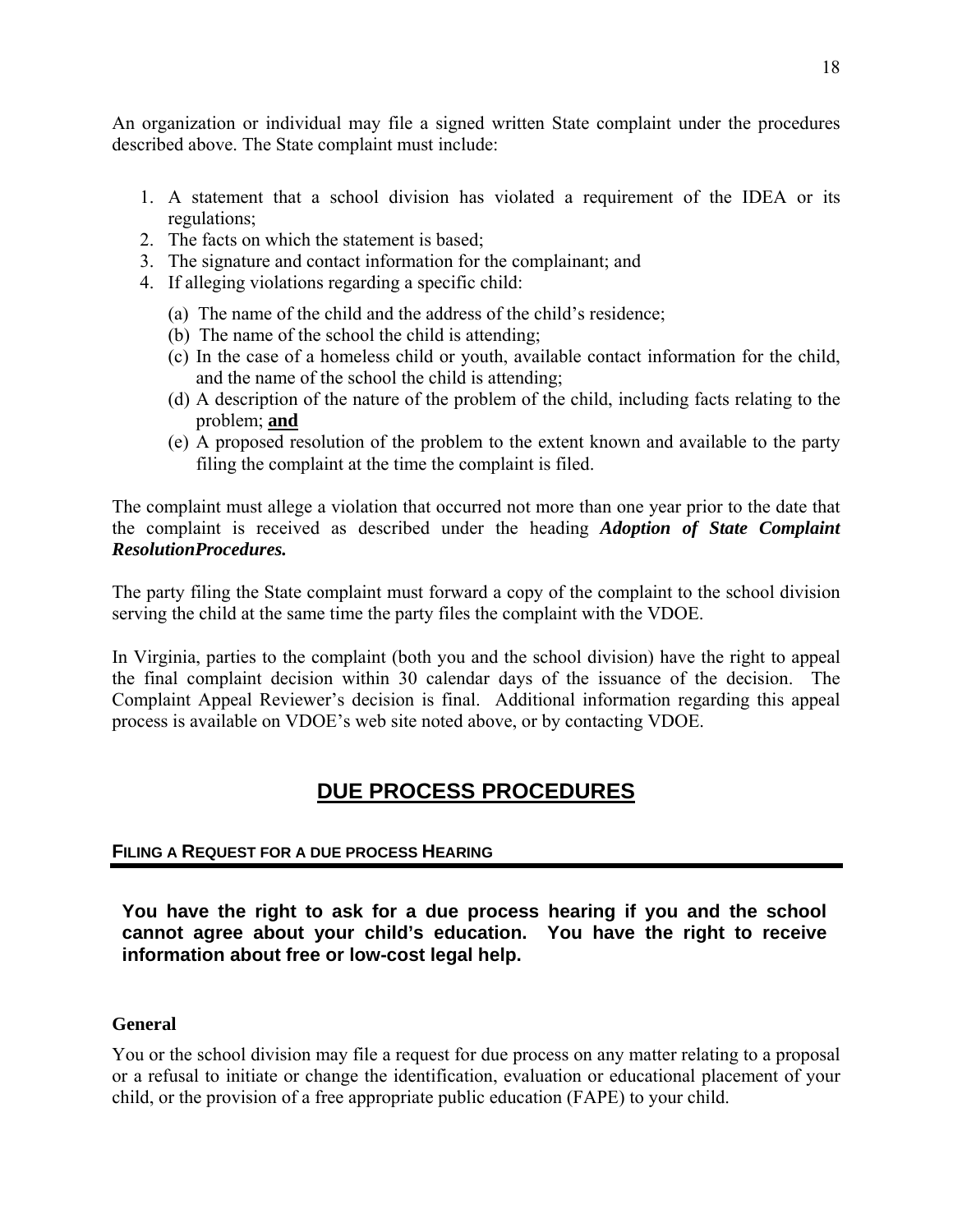<span id="page-21-0"></span>The request for due process must allege a violation that happened not more than two years before you or the school division knew or should have known about the alleged action that forms the basis of the request for due process.

The above timeline does not apply to you if you could not file a request for due process within the timeline because:

- 1. The school division specifically misrepresented that it had resolved the issues identified in the request; **or**
- 2. The school division withheld information from you that it was required to provide you under the IDEA.

### **Information for Parents**

The school division must inform you of any free or low-cost legal and other relevant services available in the area if you request the information, **or** if you or the school division file a request for due process.

### **REQUEST FOR DUE PROCESS**

**Your request for due process must include certain information. You have the right to have the request kept confidential. You have the right to have a response to your request.** 

#### **General**

In order to request a hearing, you or the school division (or your attorney or the school division's attorney) must submit a request for due process to the other party. That request for a due process hearing must contain all of the content listed below and must be kept confidential.

You or the school division, whichever one filed the complaint, must also provide VDOE with a copy of the request.

#### **Content of the Request**

The request for due process must include:

- 1. The name of the child;
- 2. The address of the child's residence;
- 3. The name of the child's school;
- 4. If the child is a homeless child or youth, the child's contact information and the name of the child's school;
- 5. A description of the nature of the problem of the child relating to the proposed or refused action, including facts relating to the problem; **and**
- 6. A proposed resolution of the problem to the extent known and available to you or the school division at the time.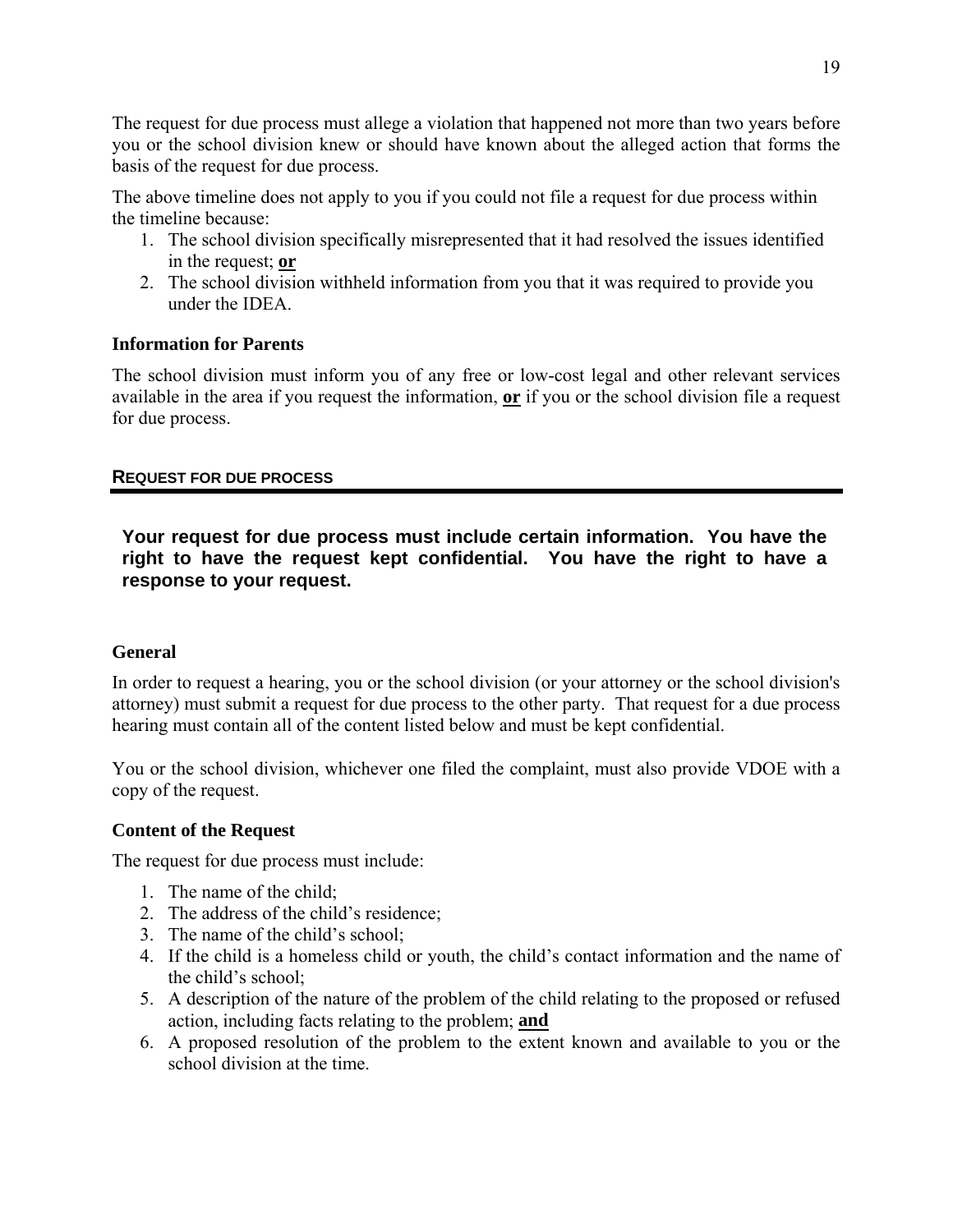You or the school division may not have a due process hearing until you or the school division (or your attorney or the school division's attorney) files a request for due process that includes the information listed above.

# **Sufficiency of the Request for Due Process**

In order for a request for due process to go forward, it must be considered sufficient. The request for due process will be considered sufficient (to have met the content requirements above) unless the party receiving the request for due process (you or the school division) notifies the hearing officer and the other party in writing, within 15 calendar days of receiving the request, that the receiving party believes that the request for due process does not meet the requirements listed above.

Within 5 calendar days of receiving the notification the receiving party (you or the school division) considers a request for due process insufficient, the hearing officer must decide if the request for due process meets the requirements listed above, and notify you and the school division in writing immediately.

# **Request Amendment**

You or the school division may make changes to the request for due process only if:

- 1. The other party approves of the changes in writing and is given the chance to resolve the request for due process through a resolution meeting, described below; **or**
- 2. By no later than 5 days before the due process hearing begins, the hearing officer grants permission for the changes.

If the complaining party (you or the school division) makes changes to the request for due process, the timelines for the resolution meeting (within 15 calendar days of receiving the request) and the time period for resolution (within 30 calendar days of receiving the request) start again on the date the amended request is filed.

# **School Division's Response to a Request for Due process**

If the school division has not sent a prior written notice to you, as described under the heading *Prior Written Notice*, regarding the issues contained in your request for due process, the school division must, within 10 calendar days of receiving the request for due process, send to you a response that includes:

- 1. An explanation of why the school division proposed or refused to take the action raised in the request for due process;
- 2. A description of other options that your child's Individualized Education Program (IEP) Team considered and the reasons why those options were rejected;
- 3. A description of each evaluation procedure, assessment, record, or report the school division used as the basis for the proposed or refused action; **and**
- 4. A description of the other factors that are relevant to the school division's proposed or refused action.

Providing the information in items 1-4 above does not prevent the school division from asserting that your request for due process was insufficient.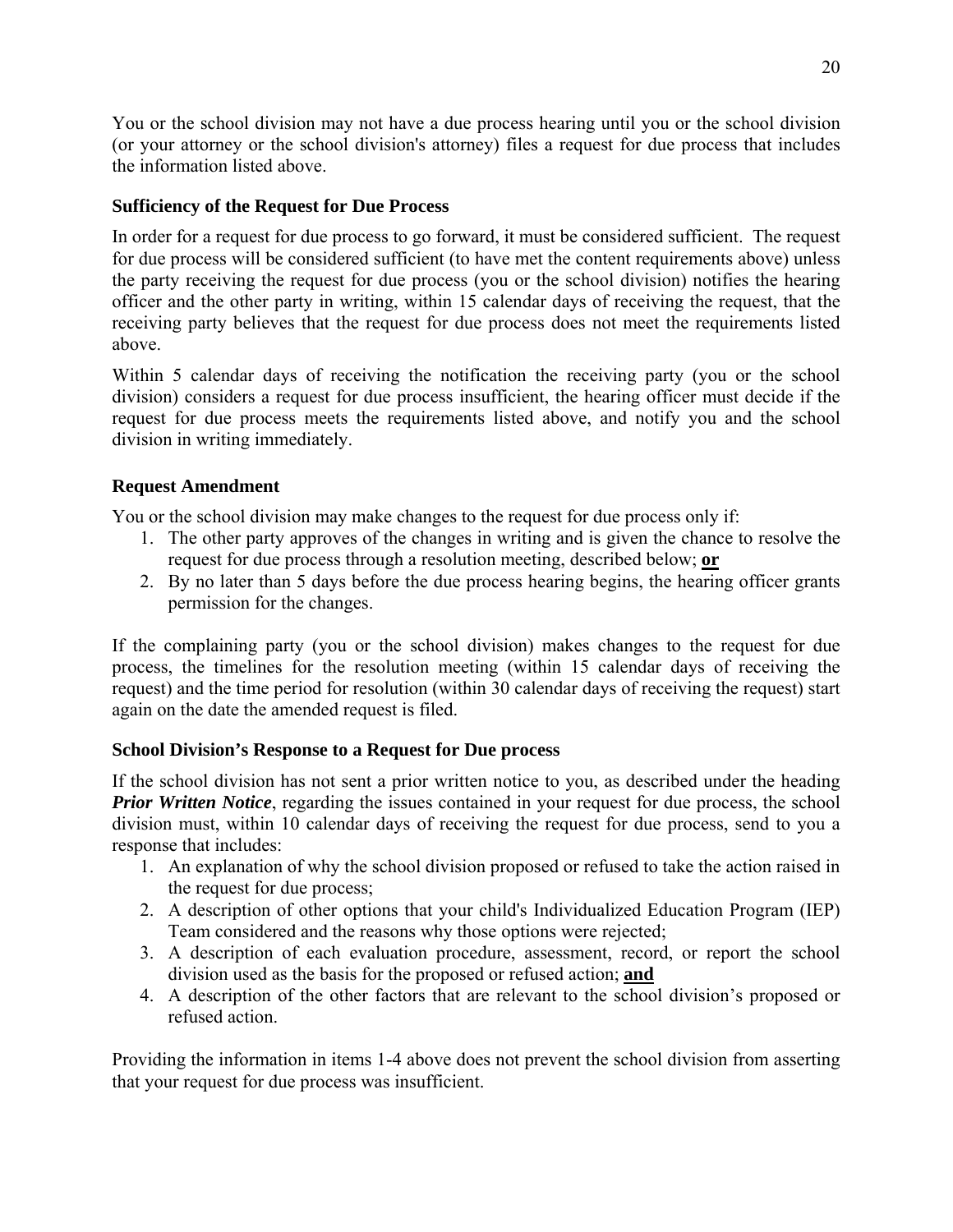#### <span id="page-23-0"></span>**Other Party Response to a Request for Due Process**

Except as stated under the sub-heading immediately above, *School division's response to a request for due process*, the party receiving a request for due process must, within 10 calendar days of receiving the complaint, send the other party a response that specifically addresses the issues in the request.

### **MODEL FORMS**

# **You have the right to use model forms to help you request due process.**

VDOE must develop model forms to help you file a request for due process and a State complaint. However, VDOE or the school division may not require you to use these model forms. In fact, you can use this form or another appropriate model form, so long as it contains the required information for filing a request for due process or a State complaint.

# **THE CHILD'S PLACEMENT WHILE THE HEARING IS PENDING**

# **Except in specialized circumstances, your child has the right to continue getting the same educational services until the due process is resolved, unless you and the school division make a different agreement.**

Except as provided below under the heading *Procedures When Disciplining Children with Disabilities*, once a request for due process is sent to the other party, during the resolution process time period, and while waiting for the decision of any impartial due process hearing or court proceeding, unless you and VDOE or school division agree otherwise, your child must remain in his or her current educational placement.

If the request for due process involves an application for initial admission to public school, your child, with your consent, must be placed in the regular public school program until the completion of all such proceedings.

If the request for due process involves an application for initial services under Part B of the IDEA for a child who is transitioning from being served under Part C of the IDEA to Part B of the IDEA and who is no longer eligible for Part C services because the child has turned three, the school division is not required to provide the Part C services that the child has been receiving.

If the child is found eligible under Part B of the IDEA and you consent for your child to receive special education and related services for the first time, then, pending the outcome of the proceedings, the school division must provide those special education and related services that are not in dispute (those which you and the school division both agree upon). Part C is the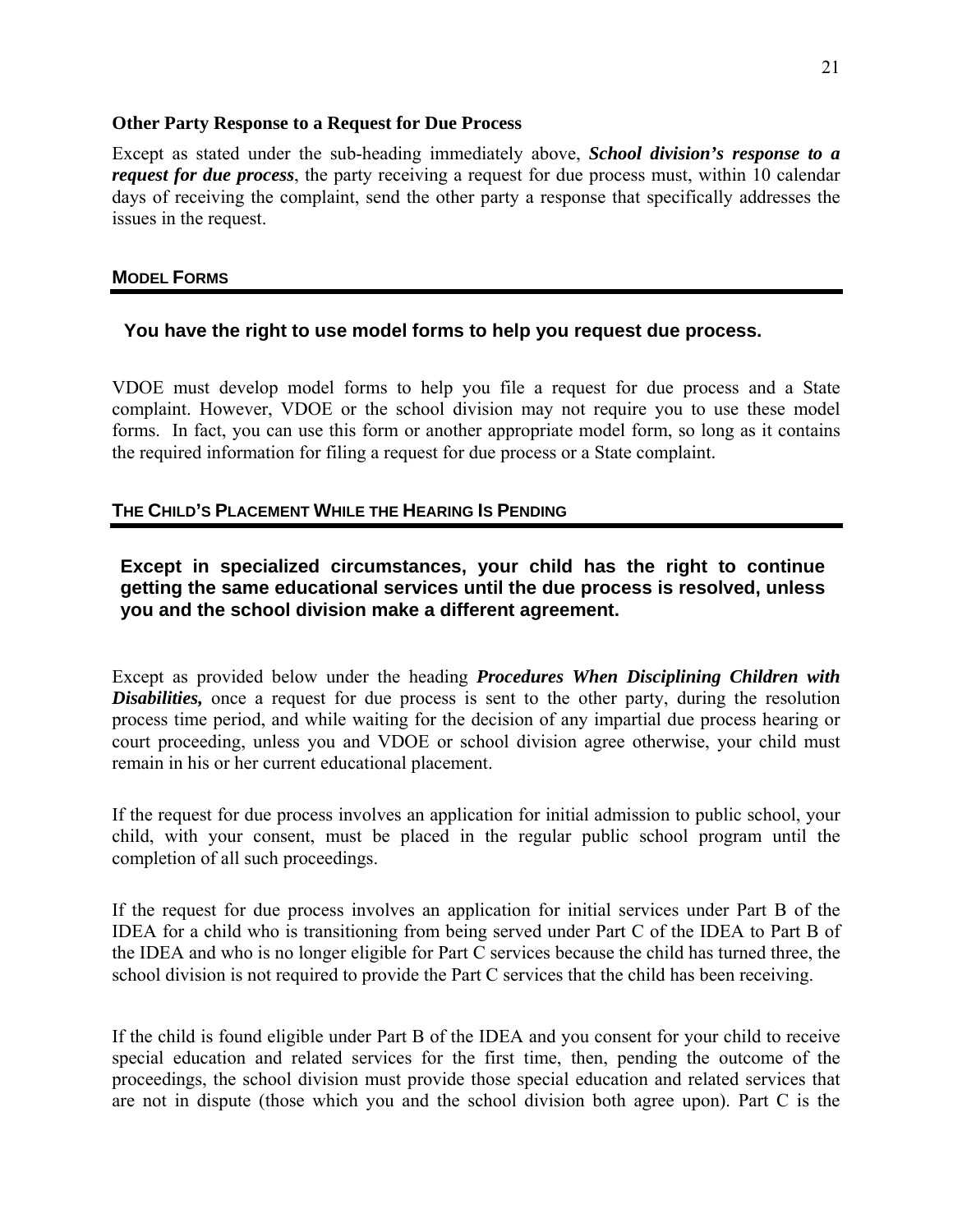<span id="page-24-0"></span>section of IDEA that relates to infant and toddlers. In Virginia, children with disabilities are age eligible from 2 through 21 for Part B services.

#### **RESOLUTION PROCESS**

**Before a due process hearing is held, you have the right to meet with school staff to discuss the issues in your due process case, and to try to resolve your concerns. However, you and the school division can agree that you both do not want a resolution meeting, or you can both agree to use mediation.** 

#### **Resolution meeting**

Within 15 calendar days of receiving notice of your request for due process, and before the due process hearing begins, the school division must convene a meeting with you and the relevant member or members of the Individualized Education Program (IEP) Team who have specific knowledge of the facts identified in your request for due process. The meeting:

- 1. Must include a representative of the school division who has decision-making authority on behalf of the school division; and
- 2. May not include an attorney of the school division unless you are accompanied by an attorney.

You and the school division determine the relevant members of the IEP Team to attend the meeting.

The purpose of the meeting is for you to discuss your request for due process, and the facts that form the basis of the request, so that the school division has the opportunity to resolve the dispute.

The resolution meeting is not necessary if:

- 1. You and the school division agree in writing to waive the meeting; **or**
- 2. You and the school division agree to use the mediation process, as described under the heading *Mediation*.

#### **Resolution Period**

If the school division has not resolved the request for due process to your satisfaction within 30 calendar days of the receipt of your request for due process (during the time period for the resolution process), the due process hearing may occur.

The 45-calendar-day timeline for issuing a final due process decision begins at the expiration of the 30-calendar-day resolution period, with certain exceptions for adjustments made to the 30 calendar-day resolution period, as described below.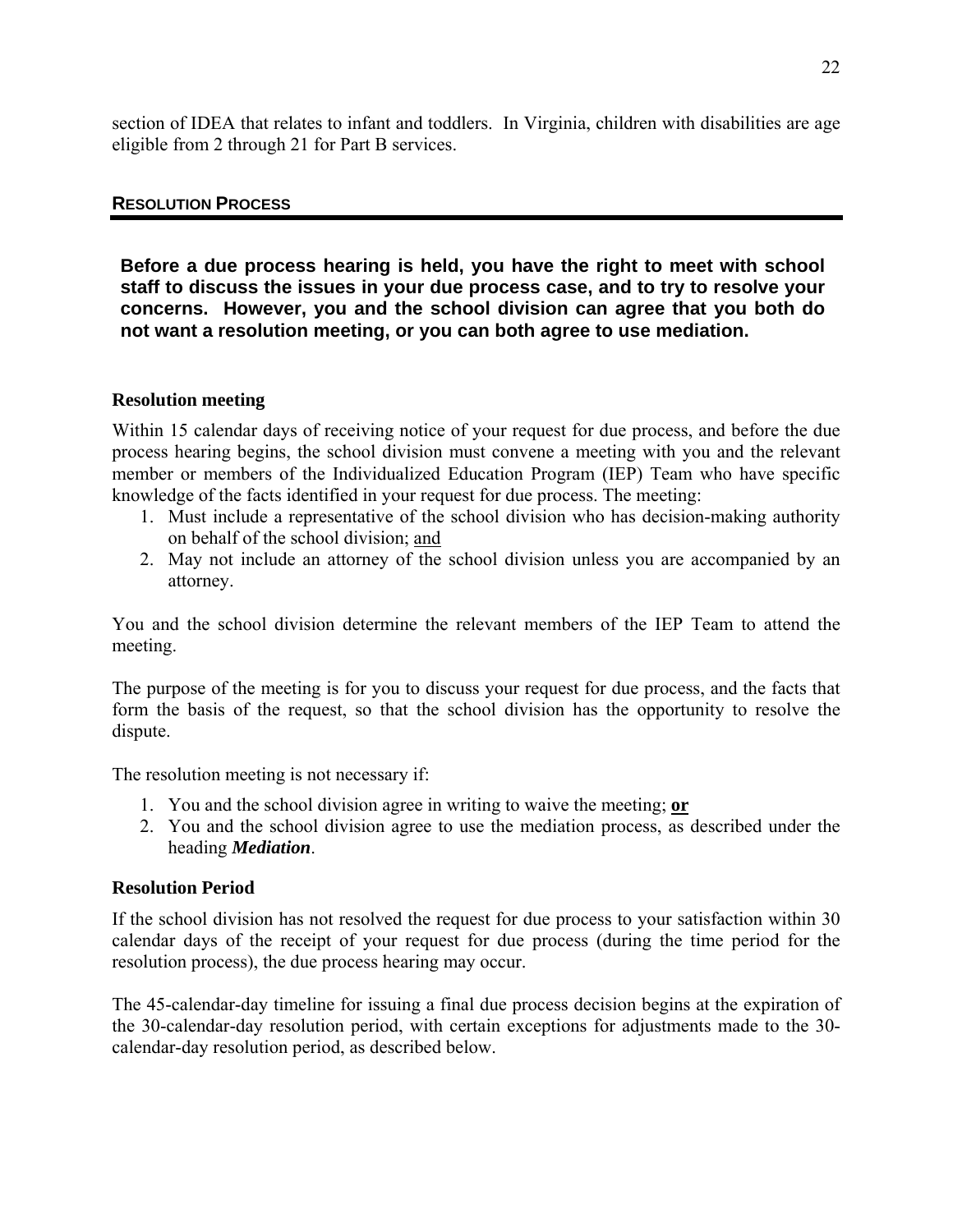Except where you and the school division have both agreed to waive the resolution process or to use mediation, your failure to participate in the resolution meeting will delay the timelines for the resolution process and due process hearing until you agree to participate in a meeting.

If after making reasonable efforts and documenting such efforts, the school division is not able to obtain your participation in the resolution meeting, the school division may, at the end of the 30 calendar-day resolution period, request that a hearing officer dismiss your request for due process. Documentation of such efforts must include a record of the school division's attempts to arrange a mutually agreed upon time and place, such as:

- Detailed records of telephone calls made or attempted and the results of those calls;
- Copies of correspondence sent to you and any responses received; and
- Detailed records of visits made to your home or place of employment and the results of those visits.

If the school division fails to hold the resolution meeting within 15 calendar days of receiving notice of your request for due process **or** fails to participate in the resolution meeting, you may ask a hearing officer to order that the 45-calendar-day due process hearing timeline begin.

# **Adjustments to the 30-Calendar-Day Resolution Period**

If you and the school division agree in writing to waive the resolution meeting, then the 45 calendar-day timeline for the due process hearing starts the next day.

After the start of mediation or the resolution meeting and before the end of the 30-calendar-day resolution period, if you and the school division agree in writing that no agreement is possible, then the 45-calendar-day timeline for the due process hearing starts the next day.

If you and the school division agree to use the mediation process, at the end of the 30-calendarday resolution period, both parties can agree in writing to continue the mediation until an agreement is reached. However, if either you or the school division withdraws from the mediation process, then the 45-calendar-day timeline for the due process hearing starts the next day.

# **Written Settlement Agreement**

If a resolution to the dispute is reached at the resolution meeting, you and the school division must enter into a legally binding agreement that is:

- 1. Signed by you and a representative of the school division who has the authority to bind the school division; **and**
- 2. Enforceable in any state court of competent jurisdiction (a State court that has authority to hear this type of case) or in a Federal District Court .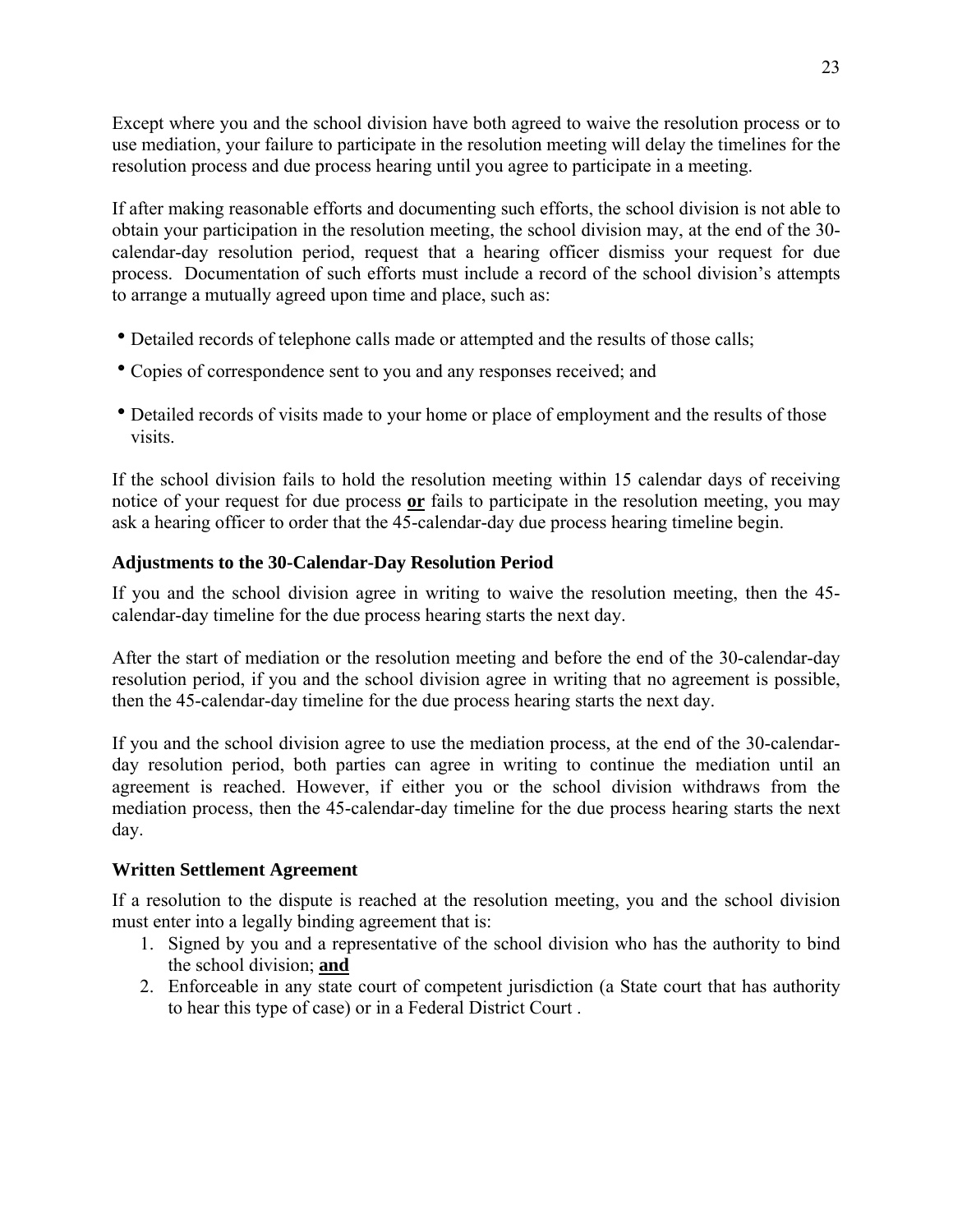#### <span id="page-26-0"></span>**Agreement Review Period**

If you and the school division enter into an agreement as a result of a resolution meeting, either party (you or the school division) may void the agreement within 3 business days of the time that both you and the school division signed the agreement.

#### **IMPARTIAL DUE PROCESS HEARING**

**You have the right to have a due process hearing by a knowledgeable hearing officer who is not employed by the school division or the Virginia Department of Education. You and the school division must follow the rules and timelines for due process hearings.** 

### **General**

Whenever a request for due process is filed, you or the school division involved in the dispute must have an opportunity for an impartial due process hearing, as described in the *Request for Due Process* and *Resolution Process* sections.

### **Impartial Hearing Officer**

At a minimum, a hearing officer:

- 1. Must not be an employee of VDOE or the school division that is involved in the education or care of the child. However, a person is not an employee of the agency solely because he/she is paid by the agency to serve as a hearing officer;
- 2. Must not have a personal or professional interest that conflicts with the hearing officer's objectivity in the hearing;
- 3. Must be knowledgeable and understand the provisions of the IDEA, and Federal and State regulations pertaining to the IDEA, and legal interpretations of the IDEA by Federal and State courts; **and**
- 4. Must have the knowledge and ability to conduct hearings, and to make and write decisions, consistent with appropriate, standard legal practice.

Each school division must keep a list of those persons who serve as hearing officers that includes a statement of the qualifications of each hearing officer. This information is also available on VDOE's web site or by contacting VDOE.

#### **Subject Matter of Due Process Hearing**

The party (you or the school division) that requests the due process hearing may not raise issues at the due process hearing that were not addressed in the request for due process, unless the other party agrees.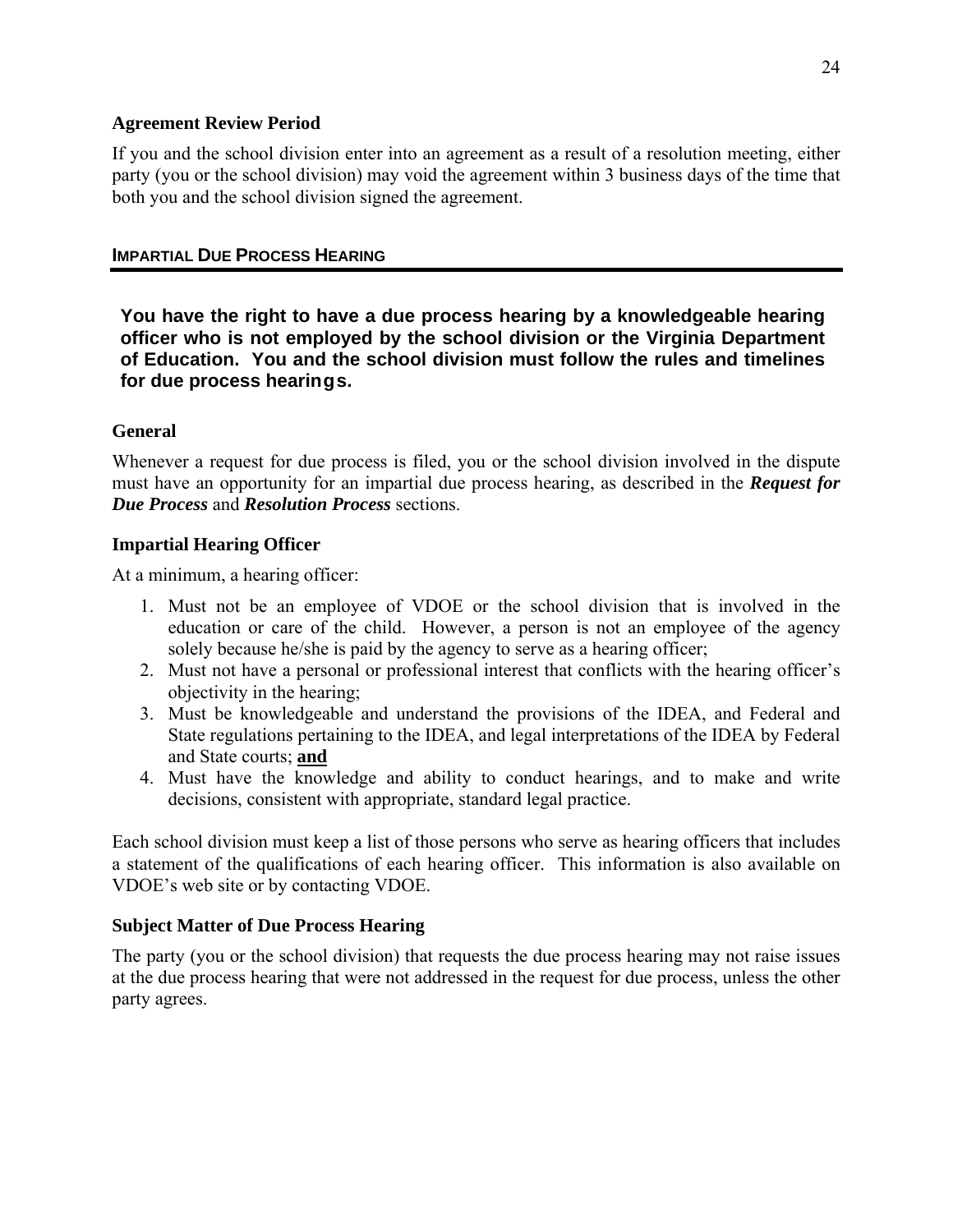#### <span id="page-27-0"></span>**Timeline for Requesting a Hearing**

You or the school division must request an impartial hearing on a request for due process within two years of the date you or the school division knew or should have known about the issue addressed in the request.

# **Exceptions to the Timeline**

The above timeline does not apply to you if you could not file a request for due process because:

- 1. The school division specifically misrepresented that it had resolved the problem or issue that you are raising in your request; **or**
- 2. The school division withheld information from you that it was required to provide to you under the IDEA.

# **HEARING RIGHTS**

**You have certain rights during due process hearings, including the right to have access, before the hearing, to all of the evidence that the school will use during the hearing, to have a lawyer or other persons helping you, to have a record of the hearing at no cost, and to have the hearing open to the public.**

### **General**

Any party to a due process hearing (including a hearing relating to disciplinary procedures) has the right to:

- 1. Be accompanied and advised by a lawyer and/or persons with special knowledge or training regarding the problems of children with disabilities;
- 2. Present evidence and confront, cross-examine, and require the attendance of witnesses;
- 3. Prohibit the introduction of any evidence at the hearing that has not been disclosed to that party at least five business days before the hearing;
- 4. Obtain a written, or, at your option, electronic, word-for-word record of the hearing; **and**
- 5. Obtain written, or, at your option, electronic findings of fact and decisions.

#### **Additional Disclosure of Information**

At least 5 business days prior to a due process hearing, you and the school division must disclose to each other all evaluations completed by that date and recommendations based on those evaluations that you or the school division intend to use at the hearing.

A hearing officer may prevent any party that fails to comply with this requirement from introducing the relevant evaluation or recommendation at the hearing without the consent of the other party.

# **Parental Rights at Hearings**

You must be given the right to:

1. Have your child present;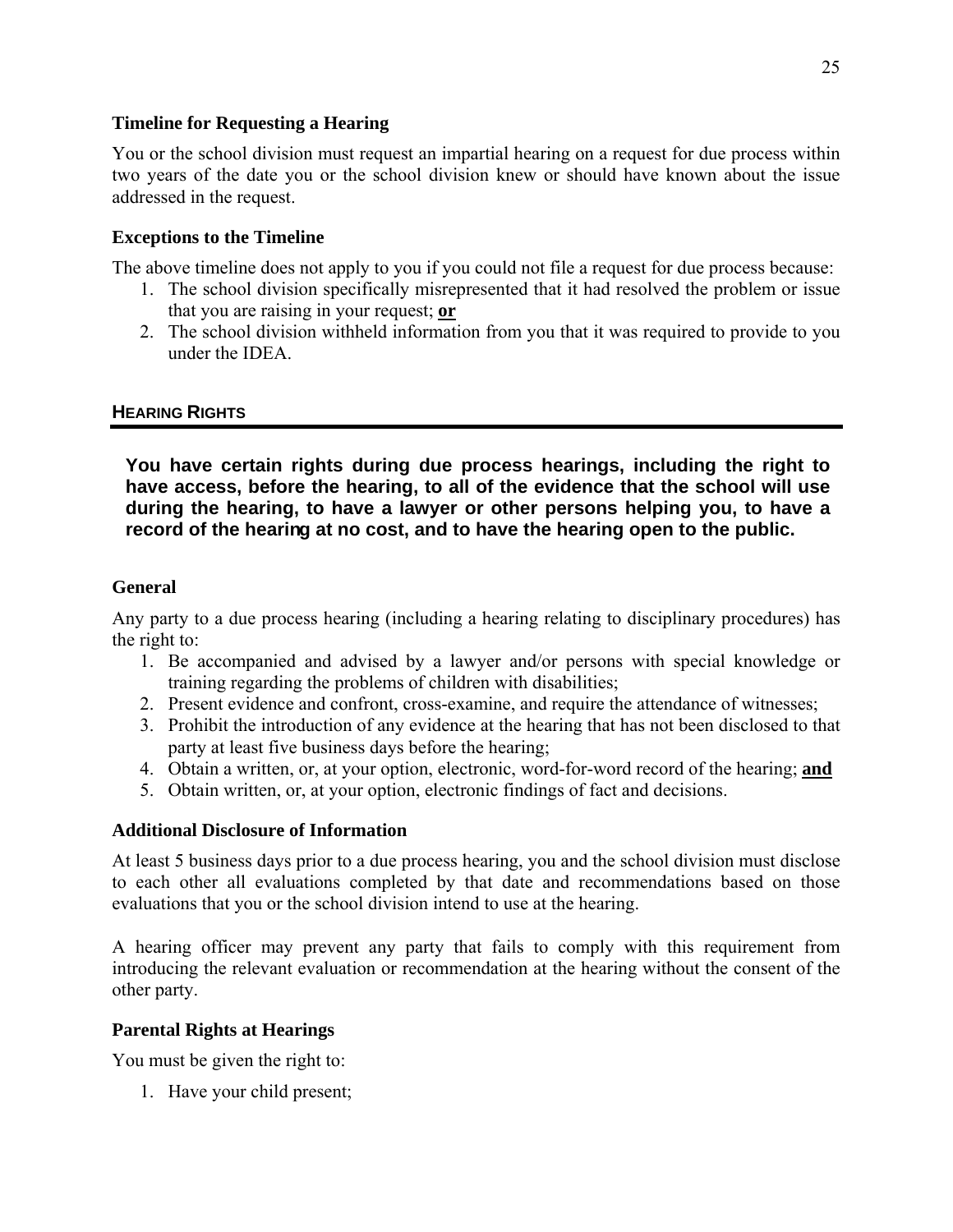- <span id="page-28-0"></span>2. Open the hearing to the public; **and**
- 3. Have the record of the hearing, the findings of fact and decisions provided to you at no cost.

# **HEARING DECISIONS**

#### **You have the right to have a decision based on the issues in your due process request, to file a separate due process request if new issues arise, and to have information that specifically identifies your child removed from the hearing decision before the decision is made public.**

A hearing officer's decision on whether your child received a free appropriate public education (FAPE) must be based on substantive grounds. In matters alleging a procedural violation, a hearing officer may find that your child did not receive FAPE only if the procedural inadequacies:

- 1. Interfered with your child's right to a free appropriate public education (FAPE);
- 2. Significantly interfered with your opportunity to participate in the decision-making process regarding the provision of a free appropriate public education (FAPE) to your child; **or**
- 3. Caused a deprivation of an educational benefit.

# **Note**

None of the provisions described above can be interpreted to prevent a hearing officer from ordering a school division to comply with the requirements in the procedural safeguards section of the Federal regulations under the IDEA (34 CFR §§300.500 through 300.536).

# **Separate Request for a Due Process Hearing**

Nothing in the procedural safeguards section of the Federal regulations under Part B of the IDEA (34 CFR §§300.500 through 300.536) can be interpreted to prevent you from filing a separate request for due process on an issue separate from a request for due process already filed.

### **Findings and Decisions to the Virginia State Special Education Advisory Committee and General Public**

VDOE is responsible for deleting any personally identifiable information, as well as:

- 1. Providing the findings and decisions in the due process hearing to the State Special Education Advisory Committee; **and**
- 2. Make those findings and decisions available to the public.

VDOE fulfills these responsibilities by posting these decisions quarterly on its web site.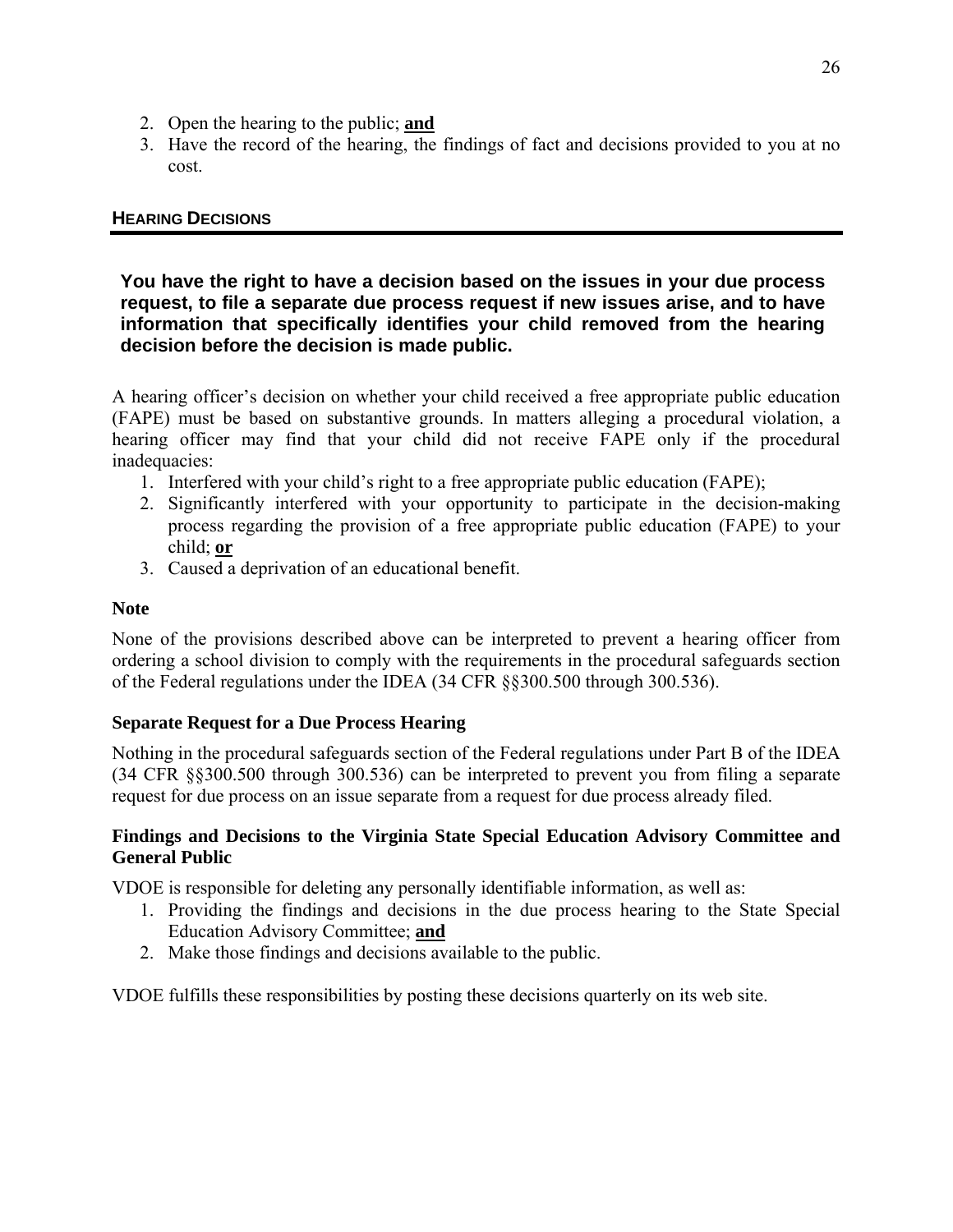<span id="page-29-0"></span>**You have the right to have the hearing at a time and place that is convenient to you, to have a final decision in the hearing within a set timeline, and to receive a copy of the decision.** 

VDOE must ensure that not later than 45 calendar days after the expiration of the 30-calendarday period for resolution meetings **or**, as described under the sub-heading *Adjustments to the 30-Calendar-Day ResolutionPperiod,* not later than 45 calendar days after the expiration of the adjusted time period:

- 1. A final decision is reached in the hearing; **and**
- 2. A copy of the decision is mailed to each of the parties.

A hearing officer may grant specific extensions of time beyond the 45-calendar-day time period described above at the request of either party. Virginia Regulations further require that the hearing officer may only grant the extension if it is in the best interest of the child.

Each hearing must be conducted at a time and place that is reasonably convenient to you and your child.

# **CIVIL ACTIONS, INCLUDING THE TIME PERIOD IN WHICH TO FILE THOSE ACTIONS**

# **If either you or the school division disagrees with the hearing decision, a civil action can be filed in state or federal court, but there is a time limit.**

# **General**

Any party (you or the school division) who does not agree with the findings and decision in the due process hearing (including a hearing relating to disciplinary procedures) has the right to bring a civil action with respect to the matter that was the subject of the due process hearing. The action may be brought in a Virginia court of competent jurisdiction (a State court that has authority to hear this type of case) or in a Federal District Court without regard to the amount in dispute.

# **Time Limitation**

The party (you or the school division) bringing the action shall have 90 calendar days from the date of the decision of the hearing officer to file a civil action in a Federal District Court, or within one year in state circuit court.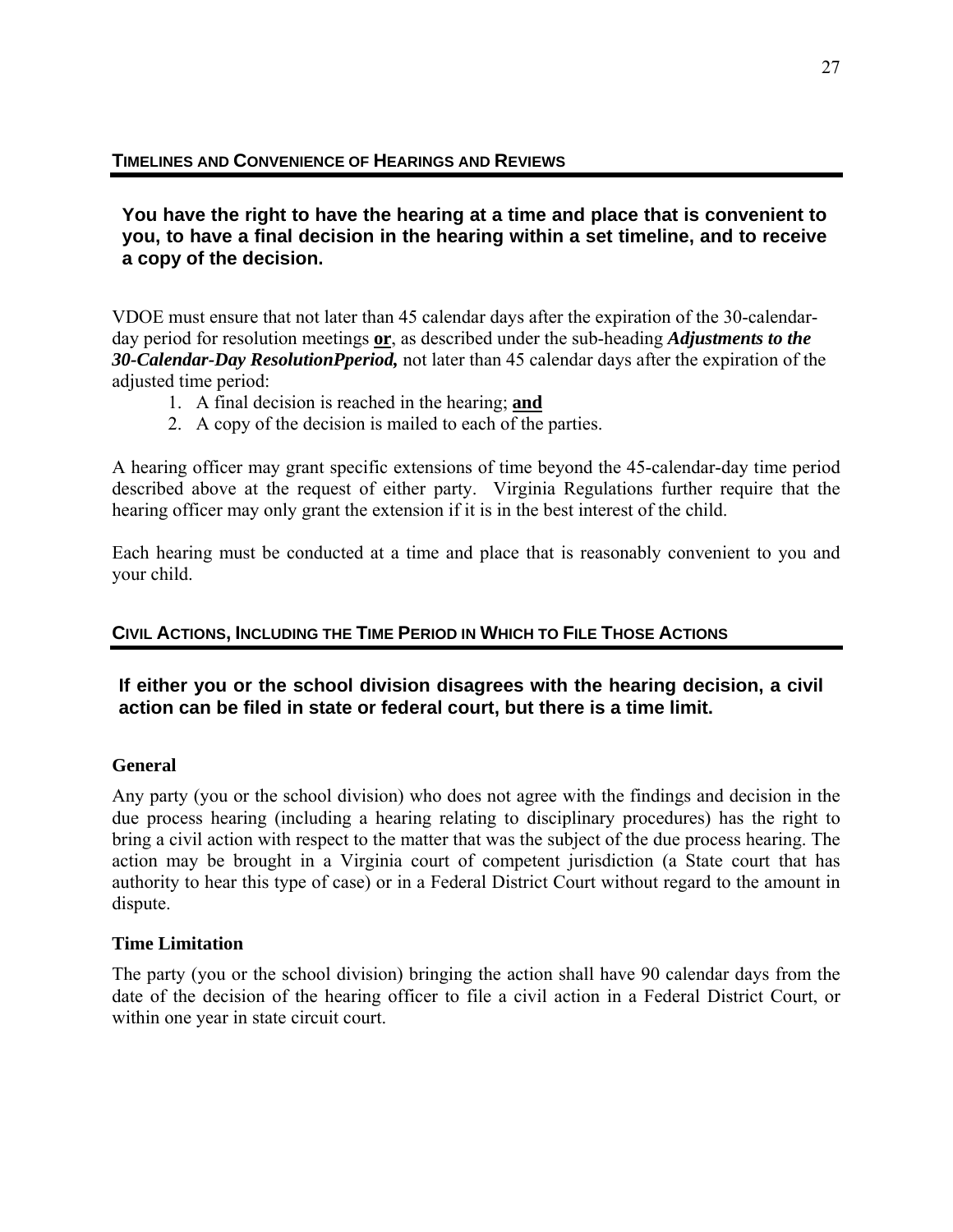#### <span id="page-30-0"></span>**Additional procedures**

In any civil action, the court:

- 1. Receives the records of the administrative proceedings;
- 2. Hears additional evidence at your request or at the school division's request; **and**
- 3. Bases its decision on the preponderance of the evidence and grants the relief that the court determines to be appropriate.

#### **Jurisdiction of Federal District Courts**

The Federal District Courts have authority to rule on actions brought under the IDEA without regard to the amount in dispute.

#### **Note**

Nothing in Part B of the IDEA restricts or limits the rights, procedures, and remedies available under the U.S. Constitution, the Americans with Disabilities Act of 1990, Title V of the Rehabilitation Act of 1973 (Section 504), or other Federal laws protecting the rights of children with disabilities, except that before the filing of a civil action under these laws seeking relief that is also available under Part B of the IDEA, the due process procedures described above must be exhausted to the same extent as would be required if the party filed the action under Part B of the IDEA.

This means that you may have remedies available under other laws that overlap with those available under the IDEA, but in general, to obtain relief under those other laws, you must first use the available administrative remedies under the IDEA (i.e., due process hearing procedures) before going directly into court.

# **ATTORNEYS' FEES**

# **A court may decide that the losing party must pay the other party's legal fees.**

#### **General**

In any action or proceeding brought under the IDEA, if you prevail, the court, in its discretion, may award reasonable attorneys' fees as part of the costs to you.

In any action or proceeding brought under the IDEA, the court, in its discretion, may award reasonable attorneys' fees as part of the costs to VDOE or school division as prevailing party, to be paid by your attorney, if the attorney: (a) filed a complaint or court case that the court finds is frivolous, unreasonable, or without foundation; **or** (b) continued to litigate after the litigation clearly became frivolous, unreasonable, or without foundation; **or**

In any action or proceeding brought under the IDEA, the court, in its discretion, may award reasonable attorneys' fees as part of the costs to VDOE or school division as prevailing party, to be paid by you or your attorney, if your request for a due process hearing or later court case was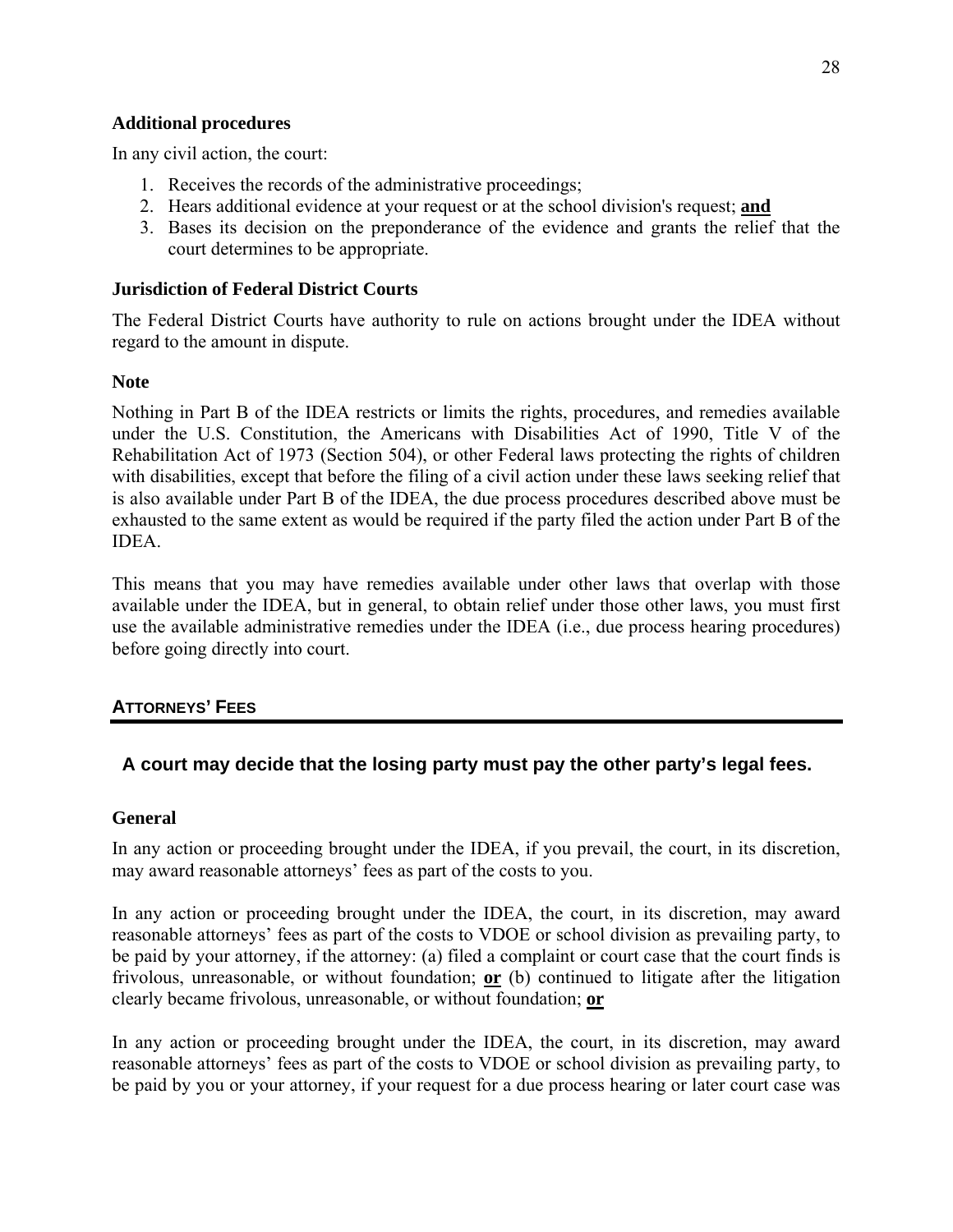presented for any improper purpose, such as to harass, to cause unnecessary delay, or to unnecessarily increase the cost of the action or proceeding.

# **Award of Fees**

A court awards reasonable attorneys' fees as follows:

- 1. Fees must be based on rates prevailing in the community in which the action or hearing arose for the kind and quality of services furnished. No bonus or multiplier may be used in calculating the fees awarded.
- 2. Fees may not be awarded and related costs may not be reimbursed in any action or proceeding under the IDEA for services performed after a written offer of settlement to you if:
	- a. The offer is made within the time prescribed by Rule 68 of the Federal Rules of Civil Procedure or, in the case of a due process hearing, at any time more than 10 calendar days before the proceeding begins;
	- b. The offer is not accepted within 10 calendar days; **and**
	- c. The court or hearing officer finds that the relief finally obtained by you is not more favorable to you than the offer of settlement.

Despite these restrictions, an award of attorneys' fees and related costs may be made to you if you prevail and you were substantially justified in rejecting the settlement offer.

3. Fees may not be awarded relating to any meeting of the Individualized Education Program (IEP) Team unless the meeting is held as a result of an administrative proceeding or court action. In Virginia, this also extends to mediation that is conducted prior to the filing of a request for due process.

A resolution meeting, as described under the heading *Resolution Meeting*, is not considered a meeting convened as a result of a due process hearing or court action, and also is not considered a due process hearing or court action for purposes of these attorneys' fees provisions.

The court reduces, as appropriate, the amount of the attorneys' fees awarded under the IDEA, if the court finds that:

- 1. You, or your attorney, during the course of the action or proceeding, unreasonably delayed the final resolution of the dispute;
- 2. The amount of the attorneys' fees otherwise authorized to be awarded unreasonably exceeds the hourly rate prevailing in the community for similar services by attorneys of reasonably similar skill, reputation, and experience;
- 3. The time spent and legal services furnished were excessive considering the nature of the action or proceeding; **or**
- 4. The attorney representing you did not provide to the school division the appropriate information in the due process request notice as described under the heading *Request for Due Process*.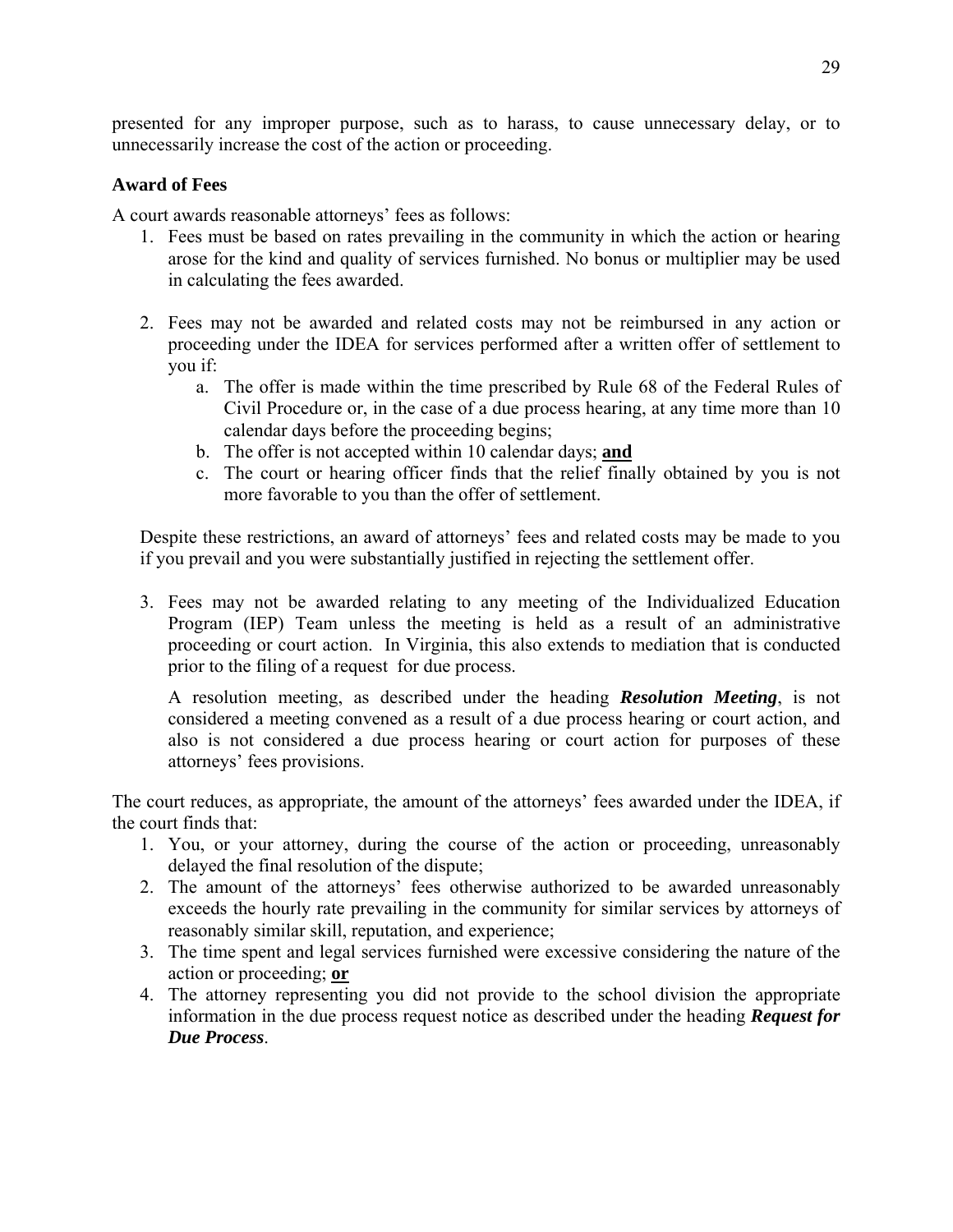<span id="page-32-0"></span>However, the court may not reduce fees if the court finds that the State or school division unreasonably delayed the final resolution of the action or proceeding or there was a violation under the procedural safeguards provisions of the IDEA.

# **PROCEDURES WHEN DISCIPLINING CHILDREN WITH DISABILITIES**

**You have the right to respond to certain disciplinary actions taken with your child. If your child breaks school rules, your child's educational placement may be changed. However, the school division must follow certain steps.** 

### **AUTHORITY OF SCHOOL PERSONNEL**

### **Case-by-Case Determination**

School personnel may consider any unique circumstances on a case-by-case basis, when determining whether a change of placement, made in accordance with the following requirements related to discipline, is appropriate for a child with a disability who violates a school code of student conduct.

### **General**

To the extent that they also take such action for children without disabilities, school personnel may, for not more than **10 school days** in a row, remove a child with a disability who violates a code of student conduct from his or her current placement to an appropriate interim alternative educational setting (which must be determined by the child's Individualized Education Program (IEP) Team), another setting, or suspension. School personnel may also impose additional removals of the child of not more than **10 school days** in a row in that same school year for separate incidents of misconduct, as long as those removals do not constitute a change of placement (see *Change of Placement Because of Disciplinary Removals* for the definition, below).

Once a child with a disability has been removed from his or her current placement for a total of **10 school days** in the same school year, the school division must, during any subsequent days of removal in that school year, provide services to the extent required below under the sub-heading *Services*.

# **Additional Authority**

If the behavior that violated the student code of conduct was not a manifestation of the child's disability (see *Manifestation Determination*, below) and the disciplinary change of placement would exceed **10 school days** in a row, school personnel may apply the disciplinary procedures to that child with a disability in the same manner and for the same duration as it would to children without disabilities, except that the school must provide services to that child as described below under *Services*. The child's IEP Team, which includes the parent(s), determines the interim alternative educational setting for such services.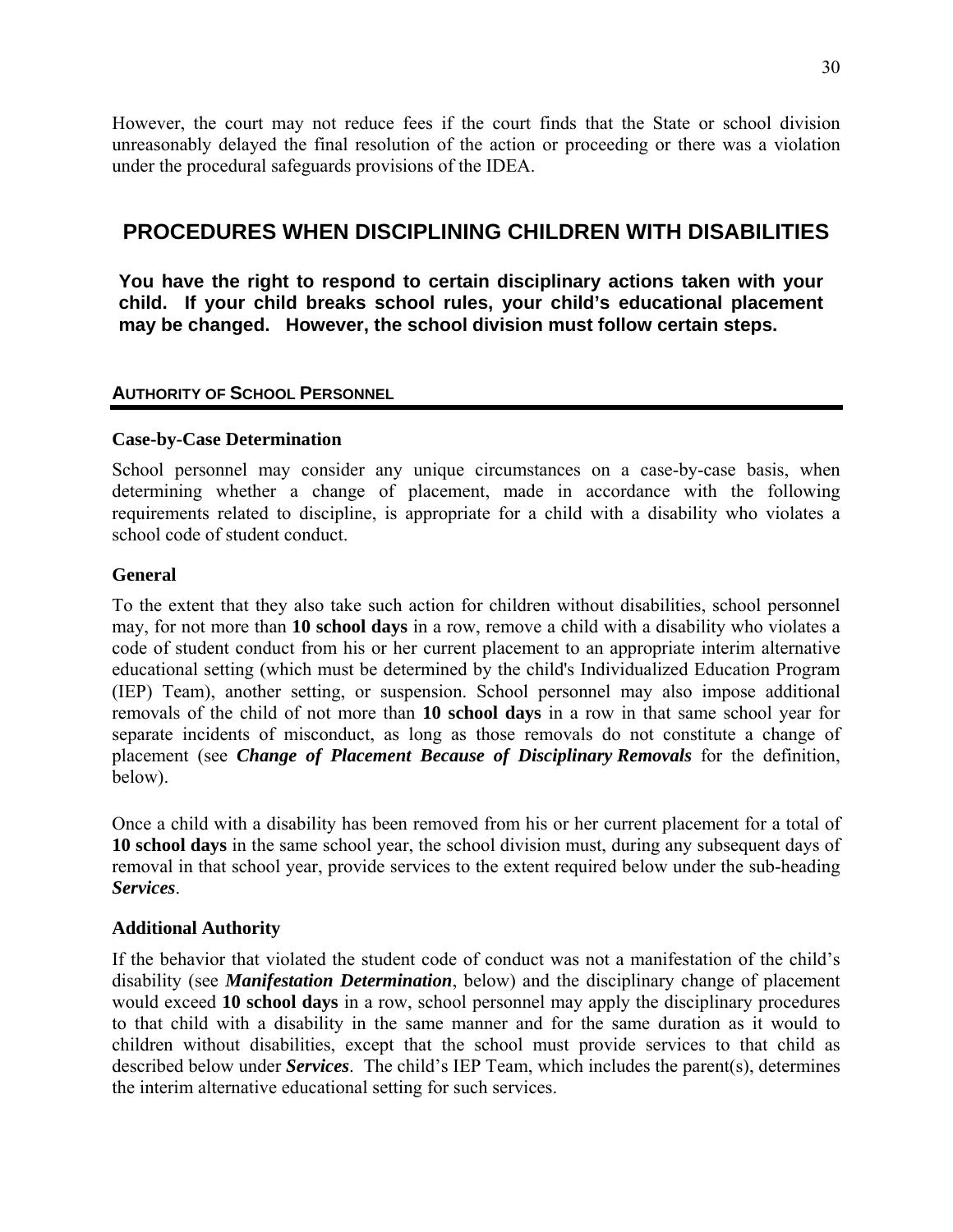#### **Services**

# **If your child is removed from school for more than 10 days during a school year because they are being disciplined for breaking school rules, your child must be given educational services. Also, your child's behavior may be reviewed, and a plan developed so that the behavior does not happen again.**

The services that must be provided to a child with a disability who has been removed from the child's current placement may be provided in an interim alternative educational setting.

A school division is only required to provide services to a child with a disability who has been removed from his or her current placement for **10 school days or less** in that school year, if it provides services to a child without disabilities who has been similarly removed.

A child with a disability who is removed from the child's current placement for **more than 10 school days** must:

- 1. Continue to receive educational services, so as to enable the child to continue to participate in the general education curriculum, although in another setting, and to progress toward meeting the goals set out in the child's IEP; **and**
- 2. Receive, as appropriate, a functional behavioral assessment, and behavioral intervention services and modifications, that are designed to address the behavior violation so that it does not happen again.

After a child with a disability has been removed from his or her current placement for **10 school days** in that same school year, and **if** the current removal is for **10 school days** in a row or less **and** if the removal is not a change of placement (see definition below), **then** school personnel, in consultation with at least one of the child's teachers, determine the extent to which services are needed to enable the child to continue to participate in the general education curriculum, although in another setting, and to progress toward meeting the goals set out in the child's IEP.

If the removal is a change of placement (see definition below), the child's IEP Team determines the appropriate services to enable the child to continue to participate in the general education curriculum, although in another setting, and to progress toward meeting the goals set out in the child's IEP.

#### **Manifestation Determination**

**If the school division decides to change your child's placement because of behavior, you and the school staff must meet to determine if the behavior was connected to your child's disability. The school must also consider if the behavior was caused by the school division not following your child's IEP.**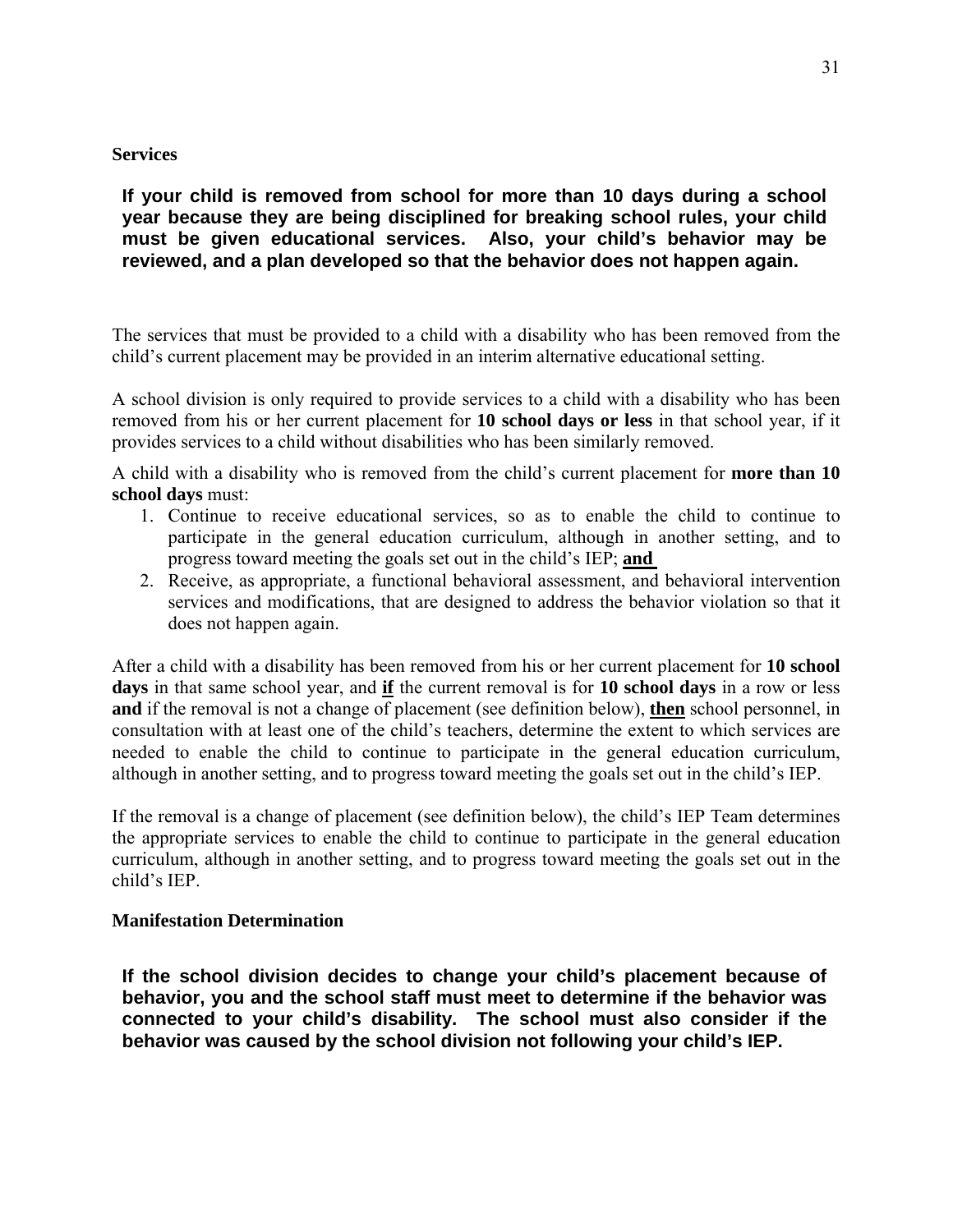Within **10 school days** of any decision to change the placement of a child with a disability because of a violation of a code of student conduct (except for a removal that is for **10 school days** in a row or less and not a change of placement), the school division, the parent, and relevant members of the IEP Team (as determined by the parent and the school division) must review all relevant information in the student's file, including the child's IEP, any teacher observations, and any relevant information provided by the parents to determine:

- 1. If the conduct in question was caused by, or had a direct and substantial relationship to, the child's disability; **or**
- 2. If the conduct in question was the direct result of the school division's failure to implement the child's IEP.

If the school division, the parent, and relevant members of the child's IEP Team determine that either of those conditions was met, the conduct must be determined to be a manifestation of the child's disability.

If the school division, the parent, and relevant members of the child's IEP Team determine that the conduct in question was the direct result of the school division's failure to implement the IEP, the school division must take immediate action to remedy those deficiencies.

#### **Determination that Behavior was a Manifestation of the Child's Disability**

If the school division, the parent, and relevant members of the IEP Team determine that the conduct was a manifestation of the child's disability, the IEP Team must either:

- 1. Conduct a functional behavioral assessment, unless the school division had conducted a functional behavioral assessment before the behavior that resulted in the change of placement occurred, and implement a behavioral intervention plan for the child; **or**
- 2. If a behavioral intervention plan already has been developed, review the behavioral intervention plan, and modify it, as necessary, to address the behavior.

Except as described below under the sub-heading *Special circumstances*, the school division must return the child to the placement from which the child was removed, unless the parent and the division agree to a change of placement as part of the modification of the behavioral intervention plan.

#### **Special Circumstances**

**If your child's behavior involves illegal or controlled drugs, a dangerous weapon, or serious bodily injury, the school division has greater flexibility to discipline your child.**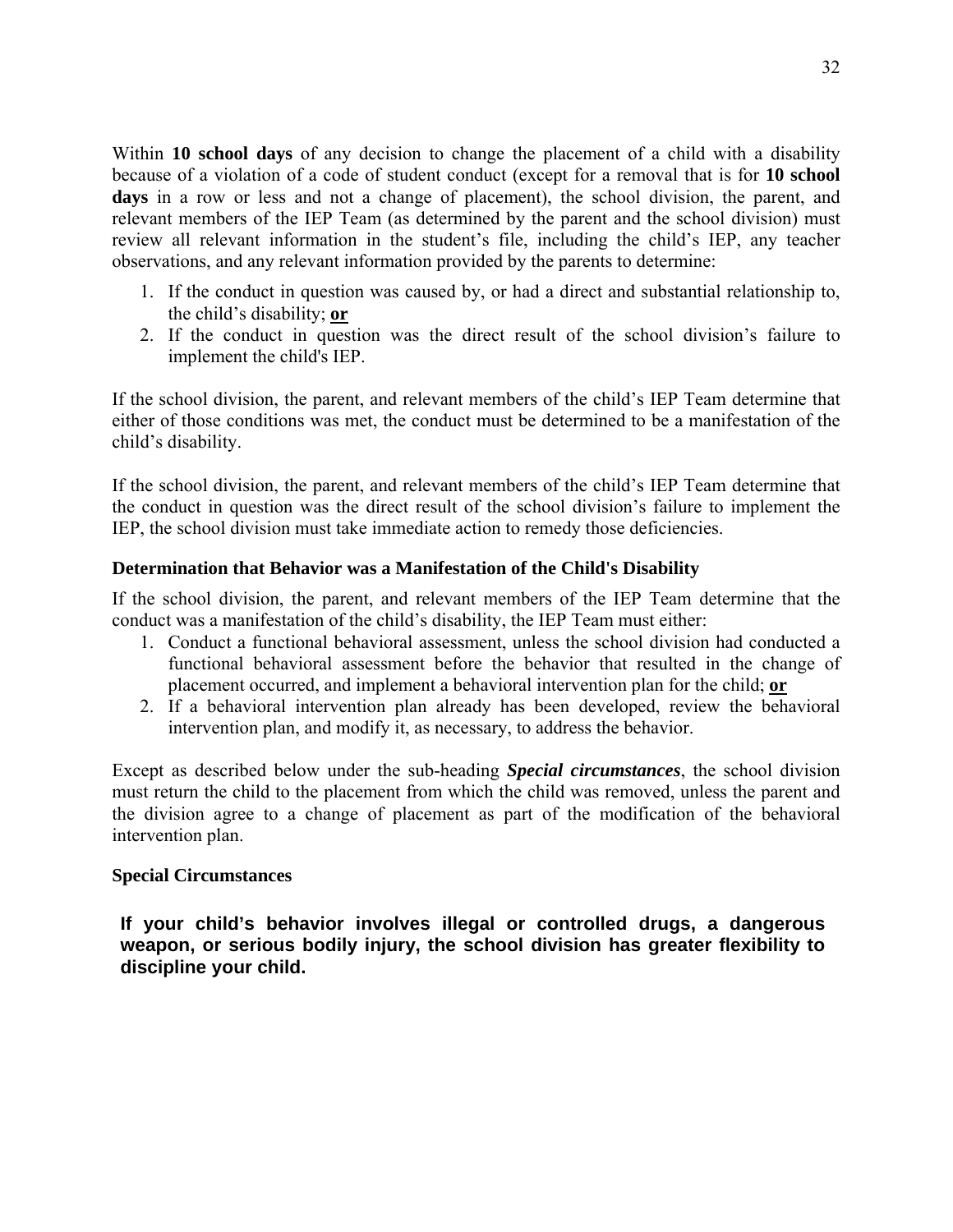<span id="page-35-0"></span>Whether or not the behavior was a manifestation of the child's disability, school personnel may remove a student to an interim alternative educational setting (determined by the child's IEP Team) for up to 45 school days, if the child:

- 1. Carries a weapon (see the definition below) to school or has a weapon at school, on school premises, or at a school function under the jurisdiction of VDOE or a school division;
- 2. Knowingly has or uses illegal drugs (see the definition below), or sells or solicits the sale of a controlled substance, (see the definition below), while at school, on school premises, or at a school function under the jurisdiction of VDOE or a school division; **or**
- 3. Has inflicted serious bodily injury (see the definition below) upon another person while at school, on school premises, or at a school function under the jurisdiction of VDOE or a school division.

# **Definitions**

*Controlled substance* means a drug or other substance identified under schedules I, II, III, IV, or V in section 202(c) of the Controlled Substances Act (21 U.S.C. 812(c)).

*Illegal drug* means a controlled substance; but does not include a controlled substance that is legally possessed or used under the supervision of a licensed health-care professional or that is legally possessed or used under any other authority under that Act or under any other provision of Federal law.

*Serious bodily injury* has the meaning given the term ''serious bodily injury'' under paragraph (3) of subsection (h) of section 1365 of title 18, United States Code. It means "bodily injury that involves a substantial risk of death, extreme physical pain, protracted and obvious disfigurement, or protracted loss or impairment of the function of a bodily member, organ, or mental faculty."

*Weapon* has the meaning given the term "dangerous weapon" under paragraph (2) of the first subsection (g) of section 930 of title 18, United States Code. *Dangerous weapon* means "a weapon, device, instrument, material, or substance, animate or inanimate, that is used for, or is readily capable of, causing death or serious bodily injury, except that such term does not include a pocket knife with a blade of less than 21⁄2 inches in length."

#### **Notification**

On the date it makes the decision to make a removal that is a change of placement of the child because of a violation of a code of student conduct, the school division must notify the parents of that decision, and provide the parents with a procedural safeguards notice.

#### **CHANGE OF PLACEMENT BECAUSE OF DISCIPLINARY REMOVALS**

**Your child's suspension from school can be considered to be a "change in placement," in some circumstances.**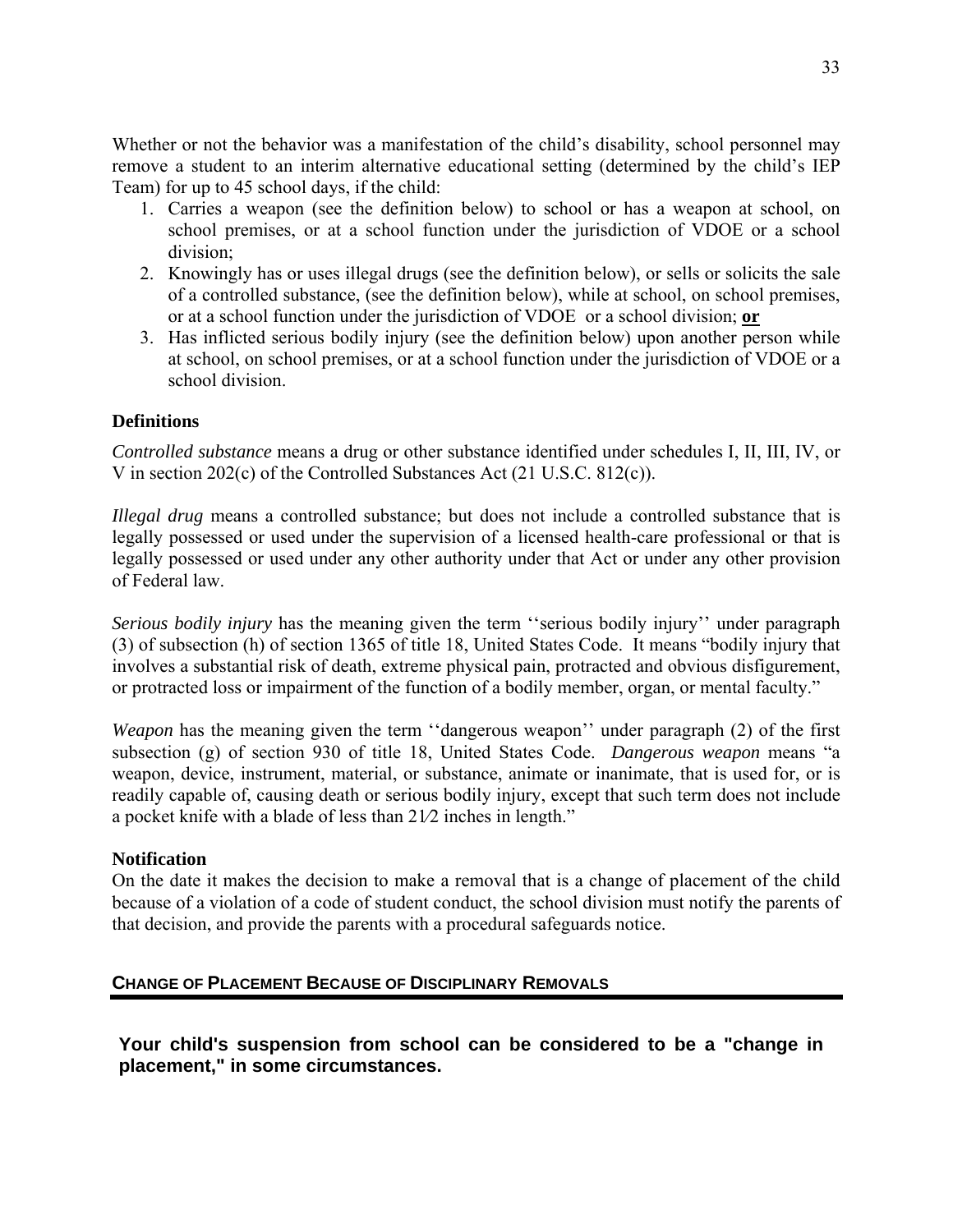<span id="page-36-0"></span>A removal of a child with a disability from the child's current educational placement is a **change of placement** if:

- 1. The removal is for more than 10 school days in a row; **or**
- 2. The child has been subjected to a series of removals that constitute a pattern because:
	- a. The series of removals total more than 10 school days in a school year;
	- b. The child's behavior is substantially similar to the child's behavior in previous incidents that resulted in the series of removals;
	- c. Of such additional factors as the length of each removal, the total amount of time the child has been removed, and the proximity of the removals to one another; **and**

Whether a pattern of removals constitutes a change of placement is determined on a case-by-case basis by the school division and, if challenged, is subject to review through due process and judicial proceedings.

# **DETERMINATION OF SETTING**

The Individualized Education Program (IEP) Team must determine the interim alternative educational setting for removals that are **changes of placement**, and removals under the headings *Additional authority* and *Special circumstances*, above.

# **APPEAL**

**You have the right to file for a due process hearing if you disagree with the school division's decisions when disciplining your child.** 

# **General**

The parent of a child with a disability may file a request for due process (see above) if he or she disagrees with:

- 1. Any decision regarding placement made under these discipline provisions; **or**
- 2. The manifestation determination described above.

The school division may file a request for due process it believes that maintaining the current placement of the child is substantially likely to result in injury to the child or to others.

# **Authority of Hearing Officer**

A hearing officer that meets the requirements described under the sub-heading *Impartial Hearing Officer* must conduct the due process hearing and make a decision. The hearing officer may:

1. Return the child with a disability to the placement from which the child was removed if the hearing officer determines that the removal was a violation of the requirements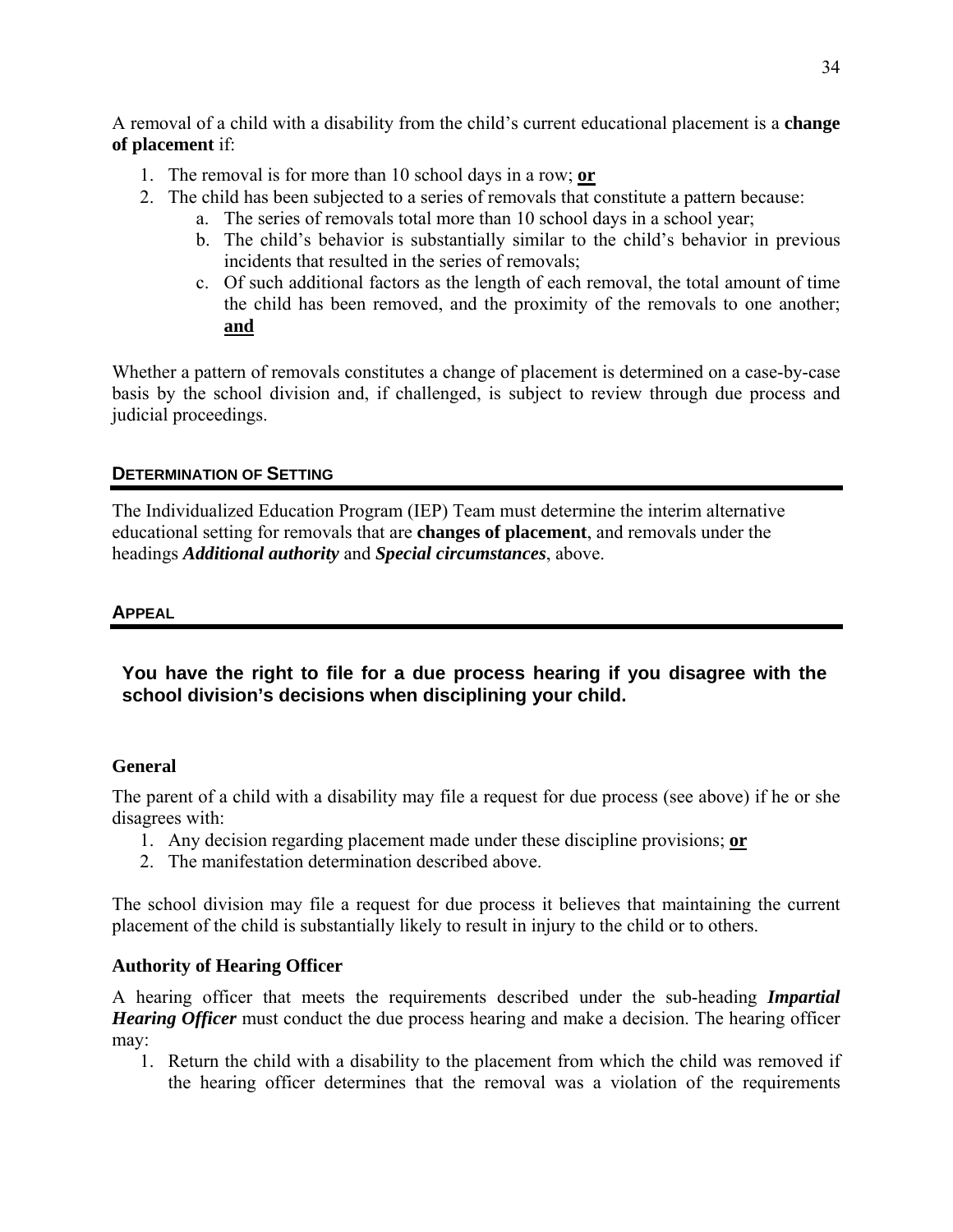<span id="page-37-0"></span>described under the heading *Authority of School Personnel*, or that the child's behavior was a manifestation of the child's disability; **or**

2. Order a change of placement of the child with a disability to an appropriate interim alternative educational setting for not more than 45 school days if the hearing officer determines that maintaining the current placement of the child is substantially likely to result in injury to the child or to others.

These hearing procedures may be repeated, if the school division believes that returning the child to the original placement is substantially likely to result in injury to the child or to others.

Whenever a parent or a school division files a request for due process to request such a hearing, a hearing must be held that meets the requirements described under the headings *Request for Due Process Procedures, Hearings on Request for Due Process*, except as follows:

- 1. The school division must arrange for an expedited due process hearing, which must occur within **20** school days of the date the hearing is requested and must result in a determination within **10** school days after the hearing.
- 2. Unless the parents and the school division agree in writing to waive the meeting, or agree to use mediation, a resolution meeting must occur within **7** calendar days of receiving notice of the request for due process. The hearing may proceed unless the matter has been resolved to the satisfaction of both parties within **15** calendar days of receipt of the request for due process.

A party may appeal the decision in an expedited due process hearing in the same way as they may for decisions in other due process hearings (see *Appeals*, above).

# **PLACEMENT DURING APPEALS**

When, as described above, the parent or school division has filed a request for due process related to disciplinary matters, the child must (unless the parent or school division agree otherwise) remain in the interim alternative educational setting pending the decision of the hearing officer, or until the expiration of the time period of removal as provided for and described under the heading *Authority of School Personnel*, whichever occurs first.

# **PROTECTIONS FOR CHILDREN NOT YET ELIGIBLE FOR SPECIAL EDUCATION AND RELATED SERVICES**

# **You have the right to expect certain protections for your child who is disciplined but not yet receiving special education and related services.**

#### **General**

If a child has not been determined eligible for special education and related services and violates a code of student conduct, but the school division had knowledge (as determined below) before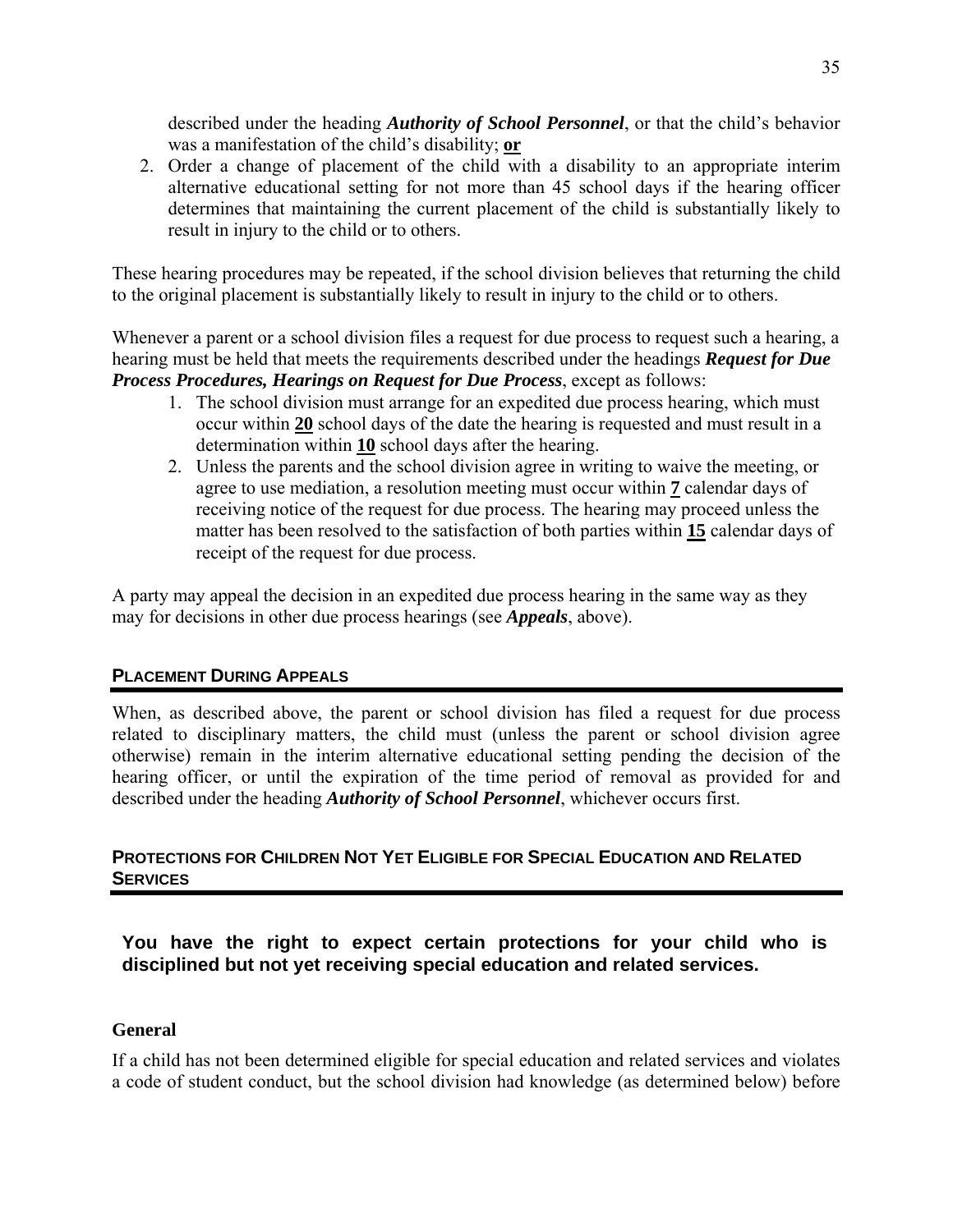<span id="page-38-0"></span>the behavior that brought about the disciplinary action occurred, that the child was a child with a disability, then the child may assert any of the protections described in this notice.

# **Basis of Knowledge for Disciplinary Matters**

A school division must be deemed to have knowledge that a child is a child with a disability if, before the behavior that brought about the disciplinary action occurred:

- 1. The parent of the child expressed concern in writing that the child is in need of special education and related services to supervisory or administrative personnel of the appropriate educational agency, or a teacher of the child;
- 2. The parent requested an evaluation related to eligibility for special education and related services under Part B of the IDEA; **or**
- 3. The child's teacher, or other school division personnel expressed specific concerns about a pattern of behavior demonstrated by the child directly to the school division's director of special education or to other supervisory personnel of the school division.

### **Exception**

A school division would not be deemed to have such knowledge if:

- 1. The child's parent has not allowed an evaluation of the child or refused special education services; **or**
- 2. The child has been evaluated and determined to not be a child with a disability under the **IDEA**

# **Conditions that Apply if There is No Basis of Knowledge**

If prior to taking disciplinary measures against the child, a school division does not have knowledge that a child is a child with a disability, as described above under the sub-headings *Basis of Knowledge for Disciplinary Matters* and *Exception*, the child may be subjected to the disciplinary measures that are applied to children without disabilities who engaged in comparable behaviors. However, if a request is made for an evaluation of a child during the time period in which the child is subjected to disciplinary measures, the evaluation must be conducted in an expedited manner.

Until the evaluation is completed, the child remains in the educational placement determined by school authorities, which can include suspension or expulsion without educational services.

If the child is determined to be a child with a disability, taking into consideration information from the evaluation conducted by the school division, and information provided by the parents, the school division must provide special education and related services in accordance with the IDEA, including the disciplinary requirements described above.

# **REFERRAL TO AND ACTION BY LAW ENFORCEMENT AND JUDICIAL AUTHORITIES**

**In some instances, the police or courts may be able to get information about your child from your child's school division.**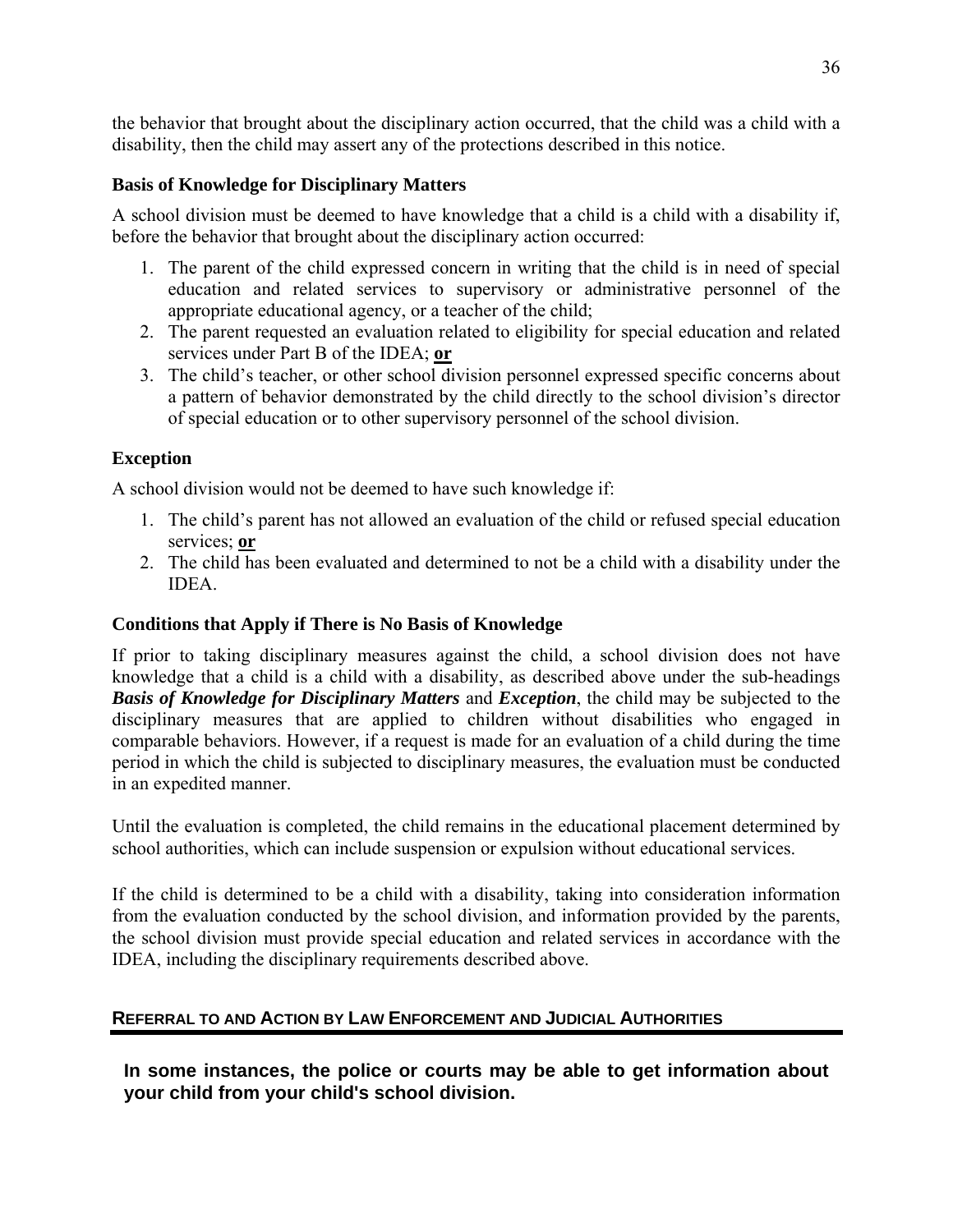<span id="page-39-0"></span>Part B of the IDEA does not:

- 1. Prohibit an agency from reporting a crime committed by a child with a disability to appropriate authorities; **or**
- 2. Prevent Virginia law enforcement and judicial authorities from exercising their responsibilities with regard to the application of Federal and State law to crimes committed by a child with a disability.

#### **Transmittal of Records**

If a school division reports a crime committed by a child with a disability, the school division:

- 1. Must ensure that copies of the child's special education and disciplinary records are transmitted for consideration by the authorities to whom the agency reports the crime; **and**
- 2. May transmit copies of the child's special education and disciplinary records only to the extent permitted by the Family Educational Rights and Privacy Act (FERPA).

# **REQUIREMENTS FOR UNILATERAL PLACEMENT BY PARENTS OF CHILDREN IN PRIVATE SCHOOLS AT PUBLIC EXPENSE**

#### **GENERAL**

# **You may have the right to certain services when you independently place your child in a private school.**

The IDEA does not require a school division to pay for the cost of education, including special education and related services, of your child with a disability at a private school or facility if the school division made a free appropriate public education (FAPE) available to your child and you choose to place the child in a private school or facility. However, the school division where the private school is located must include your child in the population whose needs are addressed under the IDEA provisions regarding children who have been placed by their parents in a private school under 34 CFR §§300.131 through 300.144.

#### **Reimbursement for Private School Placement**

If your child previously received special education and related services under the authority of a school division, and you choose to enroll your child in a private preschool, elementary school, or secondary school without the consent of or referral by the school division, a court or a hearing officer may require the agency to reimburse you for the cost of that enrollment if the court or hearing officer finds that the agency had not made a free appropriate public education (FAPE) available to your child in a timely manner prior to that enrollment and that the private placement is appropriate. A hearing officer or court may find your placement to be appropriate, even if the placement does not meet Virginia standards that apply to education provided by VDOE and school divisions.